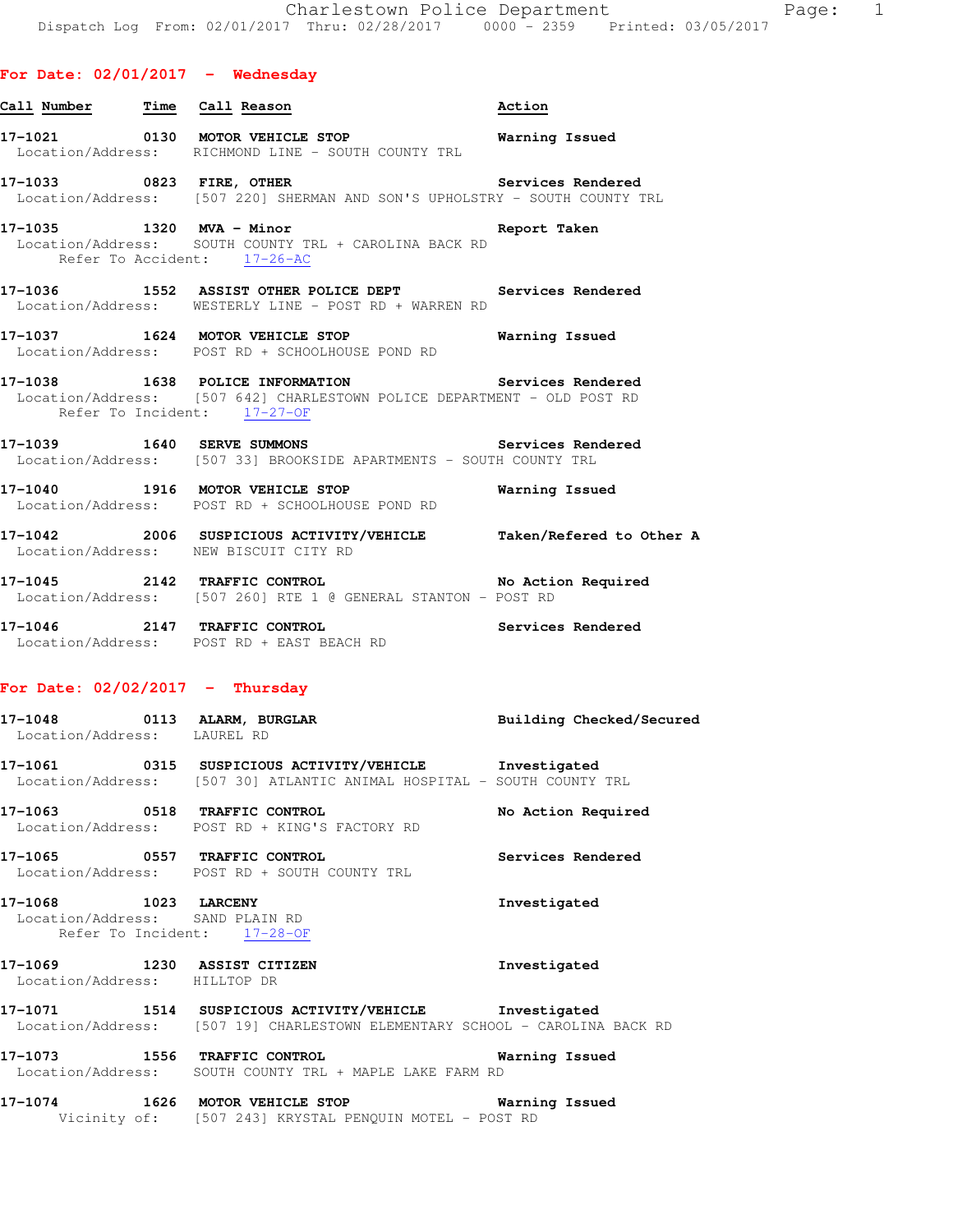**17-1075 1634 MOTOR VEHICLE STOP Warning Issued**  Location/Address: [507 271] RTE 1 @ MICHAEL'S - POST RD

**17-1076 1703 MOTOR VEHICLE STOP Citation Issued**  Vicinity of: SOUTH COUNTY TRL

**17-1077 1741 TRAFFIC CONTROL Services Rendered**  Location/Address: POST RD + KING'S FACTORY RD

**17-1078 1920 MOTOR VEHICLE STOP Warning Issued**  Location/Address: [507 260] RTE 1 @ GENERAL STANTON - POST RD

**17-1079 1922 TRESPASSING Investigated**  Location/Address: JOHNSON LN Refer To Incident: 17-29-OF

**17-1080 2146 ASSIST OTHER POLICE DEPT Investigated**  Vicinity of: BLUE RIDGE DR + BUCKEYE BROOK RD Refer To Accident:  $\frac{17-27-AC}{2}$ 

**17-1082 2353 MOTOR VEHICLE STOP Warning Issued**  Location/Address: [507 864] STATE OF RHODE ISLAND DOT GARAGE - CROSS MILLS RD

## **For Date: 02/03/2017 - Friday**

**17-1085 0018 MOTOR VEHICLE STOP Warning Issued**  Location/Address: POST RD + SCHOOLHOUSE POND RD

**17-1089 0051 ANIMAL COMPLAINT Services Rendered**  Location/Address: BISCUIT CITY RD Refer To Incident: 17-30-OF

17-1105 **0452** DISABLED MV **No Action Required** Location/Address: POST RD + EAST BEACH RD

**17-1106 0520 TRAFFIC CONTROL Citation Issued**  Location/Address: SOUTH COUNTY TRL + MAPLE LAKE FARM RD

**17-1107 0615 MOTOR VEHICLE STOP Warning Issued**  Location/Address: [507 100] RTE 1 @ FIORES (MILE MARKER 8.0) - POST RD

**17-1108 0811 TRAFFIC CONTROL No Action Required**  Location/Address: [507 19] CHARLESTOWN ELEMENTARY SCHOOL - CAROLINA BACK RD

**17-1110 0915 ASSIST CITIZEN Investigated**  Location/Address: ARBUTUS TRL

**17-1112 1134 ANNOYING PHONE CALLS Investigated**  Location/Address: [507 247] HUNGRY HAVEN RESTAURANT - SOUTH COUNTY TRL

**17-1113 1339 JUVENILE OFFENSES Report Taken**  Location/Address: [507 642] CHARLESTOWN POLICE DEPARTMENT - OLD POST RD Refer To Summons: 17-11-AR Juvenile Arrest Age: 16 Charges: EMBEZZLEMENT/FRAUDULENT CONVERSION/0 \$1000

Refer To Incident: 17-31-OF

**17-1114 1527 ALARM, BURGLAR Investigated**  Location/Address: HUNTER'S HARBOR RD

**17-1115 1527 MOTOR VEHICLE COMPLAINT No Action Required**  Location/Address: [507 19] CHARLESTOWN ELEMENTARY SCHOOL - CAROLINA BACK RD

**17-1116 1604 TAMPERING w/ M/V Report Taken**  Location/Address: GENERAL STANTON LN Refer To Incident: 17-32-OF

**17-1117 1630 MVA - Minor Arrest(s) Made**  Location/Address: POST RD + NARROW LN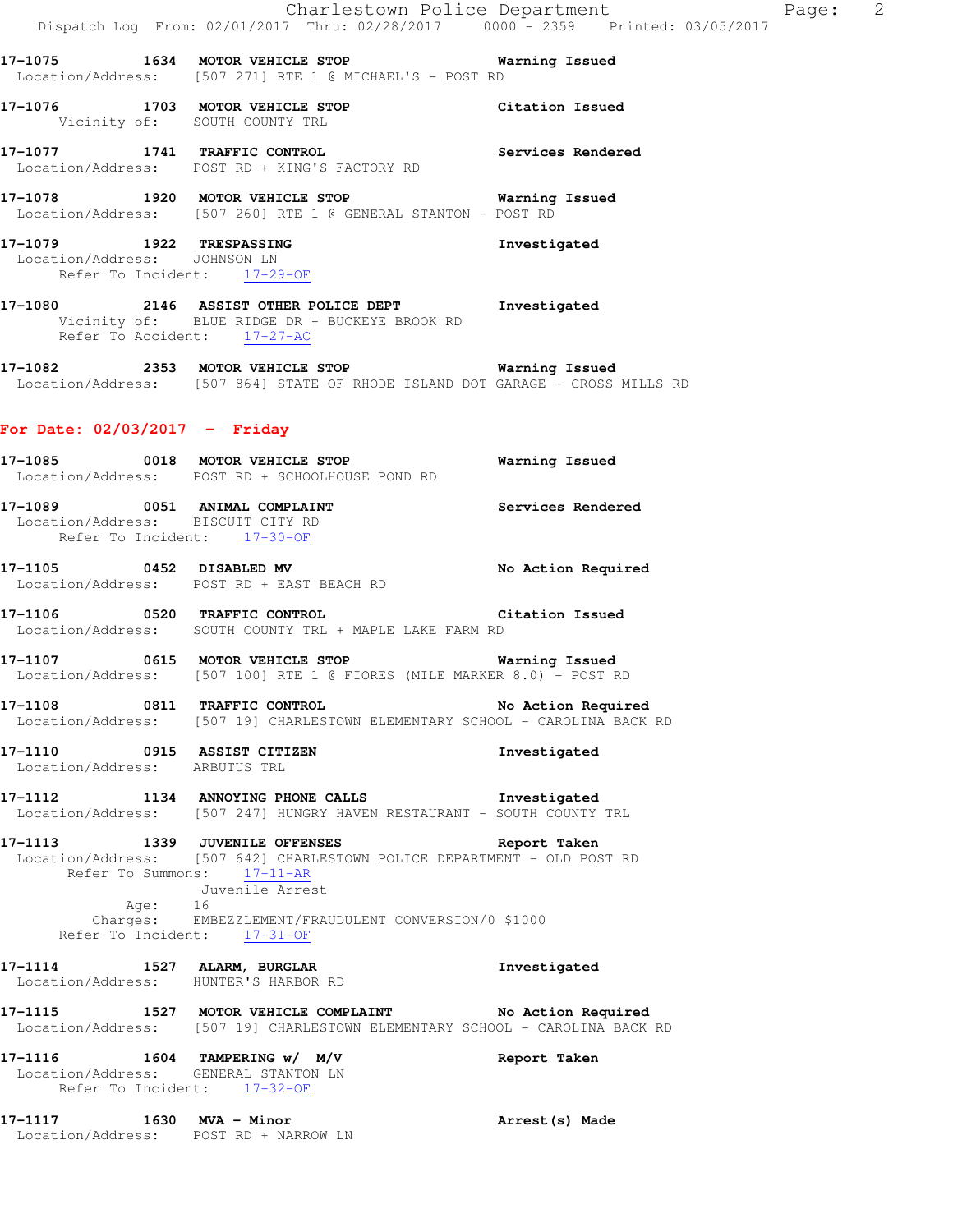Charlestown Police Department Page: 3 Dispatch Log From: 02/01/2017 Thru: 02/28/2017 0000 - 2359 Printed: 03/05/2017 Refer To Arrest: 17-10-AR Arrest: GARAPPA, MEGAN L Address: 91 GREEN HILL BEACH RD WAKEFIELD, RI Age: 36 Charges: BENCH WARRANT ISSUED FROM 4TH DISTRICT COURT Refer To Accident: 17-28-AC **17-1118 1952 TRANSPORT Services Rendered**  Location/Address: [507 642] CHARLESTOWN POLICE DEPARTMENT - OLD POST RD **17-1119 2025 DISTURBANCE/Music/Noise Warning Issued**  Location/Address: [507 79] ECKEL INSURANCE INC - OLD POST RD **17-1120 2045 SUSPICIOUS ACTIVITY/VEHICLE Services Rendered**  Location/Address: KLONDIKE RD **17-1122 2213 SUSPICIOUS ACTIVITY/VEHICLE Building Checked/Secured**  Location/Address: [507 868] MICHAEL'S GARAGE - POST RD **17-1123 2221 OFFICER WANTED Transported to Hospital**  Location/Address: ENNIS LN **17-1124 2250 MVA - Minor Services Rendered**  Location/Address: ROSS HILL RD Refer To Accident: 17-29-AC **17-1125 2339 SUSPICIOUS ACTIVITY/VEHICLE No Action Required**  Location/Address: [507 868] MICHAEL'S GARAGE - POST RD **For Date: 02/04/2017 - Saturday**

Location/Address: OLD POST RD

|                                                                                              | 17-1132 6055 MOTOR VEHICLE STOP 6 Warning Issued<br>Location/Address: ALTON CAROLINA RD + CAROLINA BACK RD             |                   |
|----------------------------------------------------------------------------------------------|------------------------------------------------------------------------------------------------------------------------|-------------------|
|                                                                                              | 17-1141 0544 MOTOR VEHICLE STOP <b>Warning Issued</b><br>Location/Address: [507 373] CROSS MILLS LIBRARY - OLD POST RD |                   |
| Location/Address: EDGEWARE ST                                                                | 17-1142 0801 ASSIST CITIZEN                                                                                            | Services Rendered |
| Location/Address: WHIPPLE DR                                                                 | 17-1143 0824 ALARM, CO DETECTOR                                                                                        | Investigated      |
|                                                                                              | 17-1144 0824 ALARM, FIRE<br>Location/Address: SOUTH ARNOLDA RD                                                         | Investigated      |
| Location/Address: LAURI DR                                                                   | 17-1147 0927 POLICE INFORMATION No Action Required                                                                     |                   |
|                                                                                              | Location/Address: [507 261] RTE 1 @ STATE GARAGE (MILE MARKER 9.6) - POST RD                                           |                   |
| 17-1149    1139    VANDALISM<br>Location/Address: SEA LEA AVE<br>Refer To Incident: 17-42-OF |                                                                                                                        | Investigated      |
|                                                                                              | 17-1150 1153 ALARM, BURGLAR<br>Location/Address: CAROLINA BACK RD                                                      | False Alarm       |
| Location/Address: OLD SHANNOCK RD                                                            | 17-1154 1655 FOLLOW-UP INVESTIGATION No Action Required                                                                |                   |
|                                                                                              | 17-1160 2159 POLICE INFORMATION No Action Required<br>Location/Address: CHARLESTOWN BEACH RD                           |                   |
| For Date: $02/05/2017 -$ Sunday                                                              |                                                                                                                        |                   |

**17-1161 0028 ALARM, CO DETECTOR Investigated**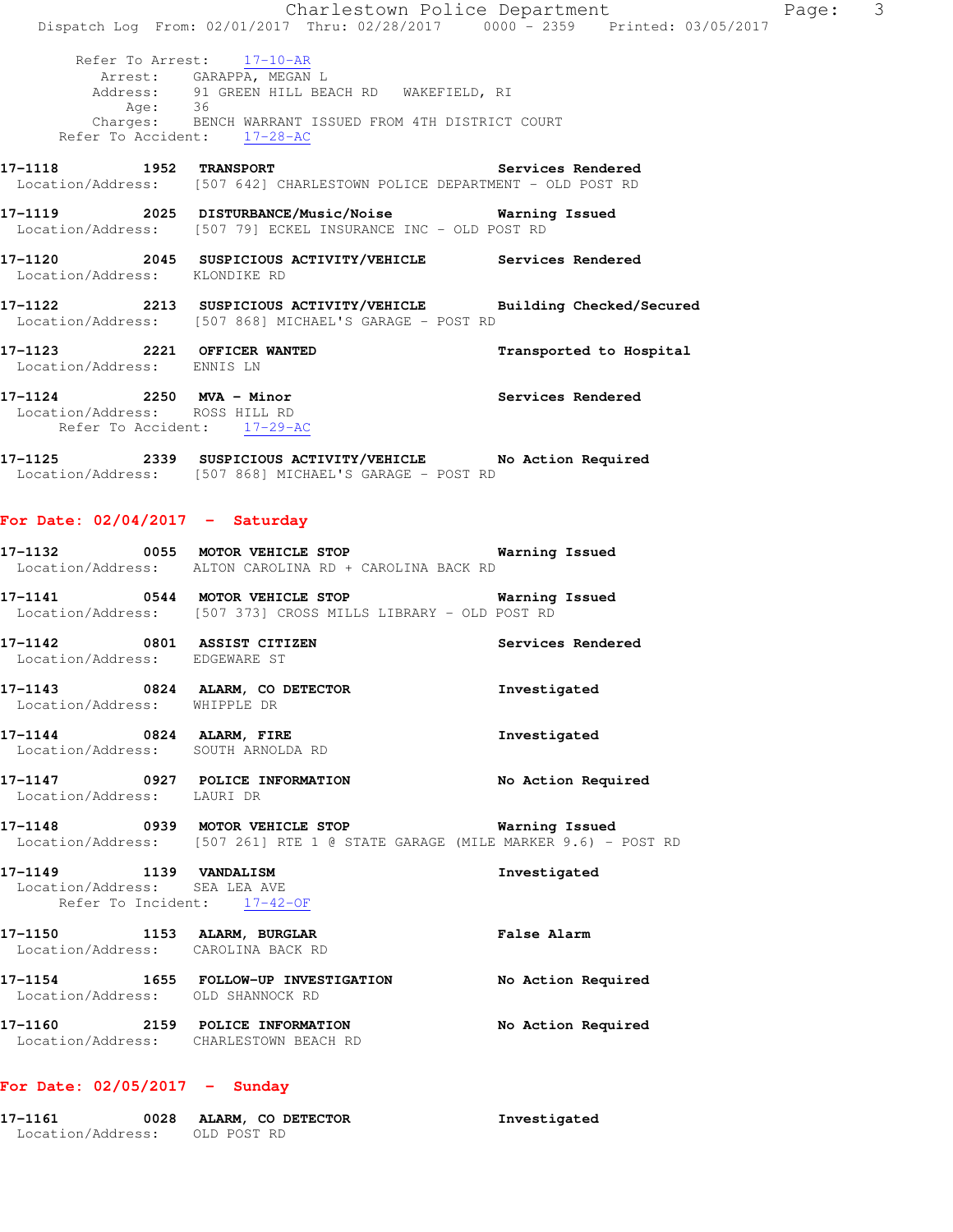|                                                           | 17-1166 0841 ANIMAL COMPLAINT<br>Location/Address: [507 72] CUMBERLAND FARMS - OLD POST RD                                                | Investigated   |
|-----------------------------------------------------------|-------------------------------------------------------------------------------------------------------------------------------------------|----------------|
| 17-1167 1101 ASSAULT<br>Location/Address: BUTTER LN       |                                                                                                                                           | Peace Restored |
|                                                           | 17-1168 1313 ASSIST OTHER POLICE DEPT No Action Required<br>Location/Address: [507 642] CHARLESTOWN POLICE DEPARTMENT - OLD POST RD       |                |
| 17-1169 1437 VANDALISM<br>Location/Address: SECOND ST     | Refer To Incident: 17-33-OF                                                                                                               | Investigated   |
| 17-1170   1440   VANDALISM<br>Location/Address: FOURTH ST | Refer To Incident: 17-33-OF                                                                                                               | Investigated   |
| 17-1171 1445 VANDALISM<br>Location/Address: WALL ST       | Refer To Incident: 17-33-OF                                                                                                               | Investigated   |
| 17-1172 1452 VANDALISM<br>Location/Address: SEA LEA AVE   | Refer To Incident: 17-33-OF                                                                                                               | Investigated   |
| 17-1173 1454 VANDALISM<br>Location/Address: FIFTH AVE     | Refer To Incident: 17-33-OF                                                                                                               | Investigated   |
| 17-1174 1455 VANDALISM<br>Location/Address: FIFTH AVE     | Refer To Incident: 17-33-OF                                                                                                               | Investigated   |
|                                                           | 17-1175    1515    VANDALISM<br>Location/Address: [507 219] SHELTER COVE MARINA - CHARLESTOWN BEACH RD<br>Refer To Incident: 17-33-OF     | Investigated   |
| 17-1178 1917 OFFICER WANTED                               | Location/Address: HONEY LOCUST DR<br>Refer To Incident: 17-34-OF                                                                          | Investigated   |
| 17-1180 2106 OFFICER WANTED                               | Location/Address: BISCUIT CITY RD<br>Refer To Incident: 17-35-OF                                                                          | Investigated   |
| 17-1181                                                   | 2307 OFFICER WANTED<br>Location/Address: [507 558] BLUE RIDGE DR                                                                          | Investigated   |
| For Date: $02/06/2017$ - Monday                           |                                                                                                                                           |                |
|                                                           | 17-1184 0838 POLICE INFORMATION<br>Location/Address: [507 287] RTE 112 @ CHARLESTOWN ELEMENTARY SCHOOL - CAROLINA BACK RD                 | Investigated   |
| 17-1186                                                   | 1001 ASSIST OTHER POLICE DEPT Services Rendered<br>Location/Address: [507 528] NARRAGANSETT INDIAN TRIBAL HEADQUARTERS - SOUTH COUNTY TRL |                |
| 17-1187 1012 OFFICER WANTED<br>Location/Address: LAURI DR |                                                                                                                                           | Investigated   |
| Location/Address: OCEAN VIEW AVE                          | 17-1189 1130 WELL BEING CHECK                                                                                                             | Investigated   |
|                                                           | 17-1191 1214 MOTOR VEHICLE STOP<br>Location/Address: [507 261] RTE 1 @ STATE GARAGE (MILE MARKER 9.6) - POST RD                           | Warning Issued |
|                                                           | 17-1192 1233 MOTOR VEHICLE STOP                                                                                                           | Warning Issued |

Location/Address: [507 258] RTE 1 @ SOUTH KINGSTOWN LINE (MM 11.4) - POST RD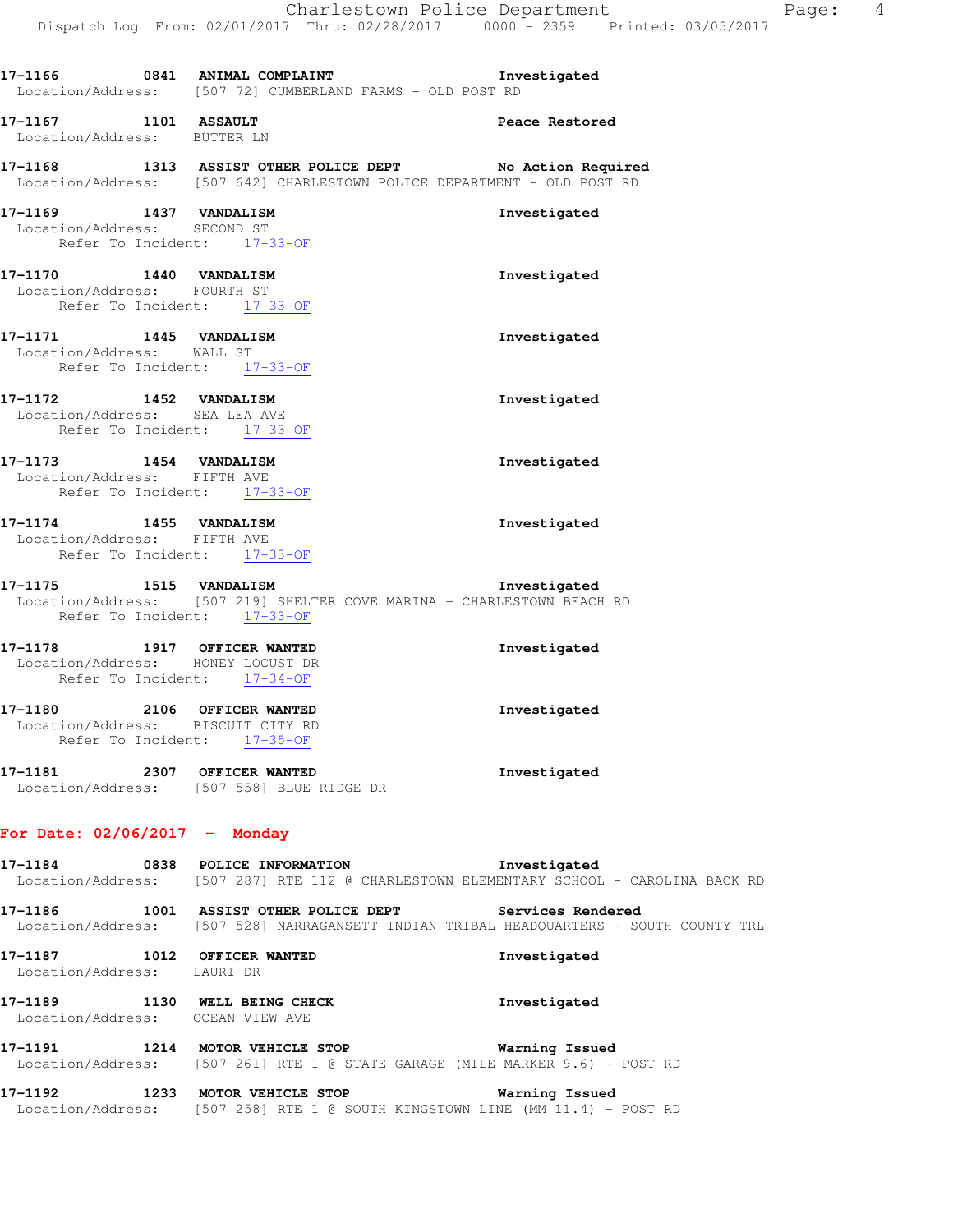**17-1196 1623 MOTOR VEHICLE STOP Warning Issued**  Location/Address: NARROW LN **17-1197 1654 FOLLOW-UP INVESTIGATION Could Not Locate**  Location/Address: BISCUIT CITY RD **17-1198 1710 MOTOR VEHICLE STOP Citation Issued**  Location/Address: [507 354] PAT'S POWER EQUIPMENT - OLD POST RD **17-1200 1753 FOLLOW-UP INVESTIGATION Investigated**  Location/Address: BUCKEYE BROOK RD

**17-1201 1925 FOLLOW-UP INVESTIGATION Investigated**  Location/Address: BISCUIT CITY RD

# **For Date: 02/07/2017 - Tuesday**

**17-1204 0810 TRAFFIC CONTROL No Action Required**  Location/Address: [507 19] CHARLESTOWN ELEMENTARY SCHOOL - CAROLINA BACK RD

**17-1206 0833 FOUND/LOST PROPERTY Investigated**  Location/Address: [507 875] NINIGRET PARK - DOG PARK - PARK LN Refer To Incident: 17-36-OF

**17-1212 1021 POLICE INFORMATION Investigated**  Location/Address: BISCUIT CITY RD

**17-1216 1723 TRAFFIC CONTROL No Action Required**  Location/Address: POST RD + PROSSER TRL

**17-1217 1905 ASSIST OTHER POLICE DEPT Investigated**  Location/Address: LIISA DR

**17-1219 2102 MOTOR VEHICLE STOP Warning Issued**  Location/Address: [507 286] RTE 112 @ RICHMOND LINE - CAROLINA BACK RD

**17-1220 2139 MVA - Minor Report Taken**  Location/Address: WEST BEACH RD + SEA BREEZE AVE Refer To Accident: 17-30-AC

**17-1221 2243 DISABLED MV Warning Issued**  Location/Address: [507 263] RTE 1 @ TOURIST INFO (MILE MARKER 7.6) - POST RD

### **For Date: 02/08/2017 - Wednesday**

| 17-1226<br>0030                                          | MOTOR VEHICLE STOP<br>Location/Address: POST RD + SCHOOLHOUSE POND RD                          | Warning Issued     |
|----------------------------------------------------------|------------------------------------------------------------------------------------------------|--------------------|
| 17-1239<br>0237<br>Location:                             | POLICE INFORMATION<br>POST RD                                                                  | Services Rendered  |
| 17-1244<br>0520                                          | MOTOR VEHICLE STOP<br>Location/Address: [507 254] GALAPAGOS COLLECTION - OLD POST RD           | Citation Issued    |
| 17-1246<br>0530                                          | TRAFFIC CONTROL<br>Location/Address: POST RD + SCHOOLHOUSE POND RD                             | Services Rendered  |
| 17–1247<br>0612<br>Location/Address: POST RD + NARROW LN | MOTOR VEHICLE STOP                                                                             | No Action Required |
| 17-1249<br>0806                                          | TRAFFIC CONTROL<br>Location/Address: [507 19] CHARLESTOWN ELEMENTARY SCHOOL - CAROLINA BACK RD | No Action Required |

**17-1252 0945 SUSPICIOUS ACTIVITY/VEHICLE Investigated**  Location/Address: [507 46] WASHINGTON TRUST COMPANY - OLD POST RD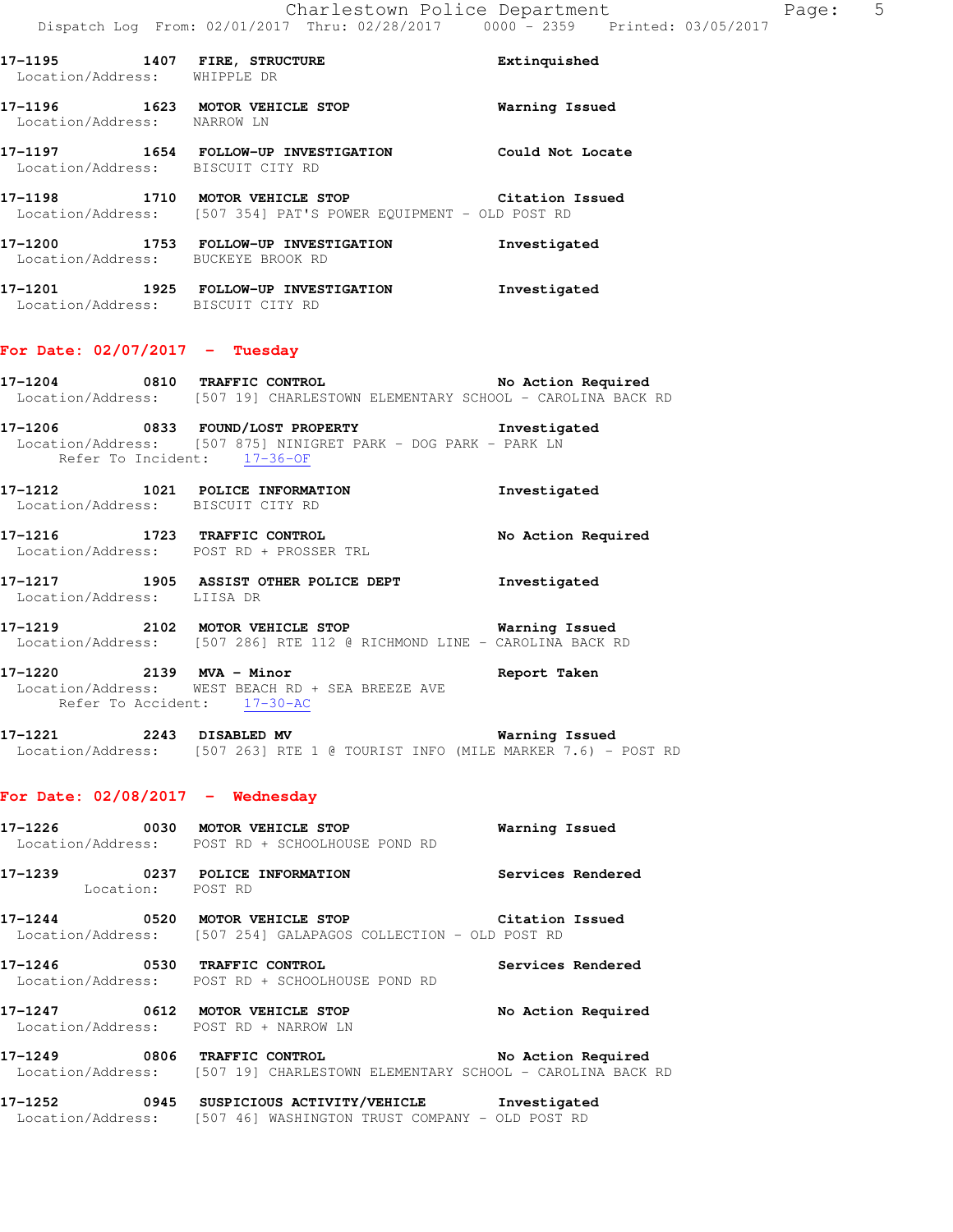**17-1254 1058 SUSPICIOUS ACTIVITY/VEHICLE Investigated**  Location/Address: ZACHARY BND **17-1255 1157 MVA - W/Injury/Fluid/Hazard Transported to Hospital**  Location/Address: [507 357] K&S PIZZA - CAROLINA BACK RD Refer To Accident: 17-31-AC **17-1256 1229 PSYCHOLOGICAL EMERGENCY Report Taken**  Location/Address: GOOSEBERRY HILL Refer To Incident: 17-37-OF **17-1258 1626 MOTOR VEHICLE STOP Warning Issued**  Location/Address: [507 243] KRYSTAL PENQUIN MOTEL - POST RD **17-1259 1630 ALARM, BURGLAR False Alarm**  Location/Address: CHARLESTOWN BEACH RD **17-1260 1705 FOLLOW-UP INVESTIGATION Investigated**  Location/Address: LIISA DR **17-1261 1715 REGISTERED SEX OFFENDER Report Taken**  Refer To Incident: 17-38-OF **17-1262 1717 LOST/STOLEN LICENSE PLATES Report Taken**  Location/Address: SOUTH COUNTY TRL Refer To Incident: 17-39-OF **17-1263 1718 FOLLOW-UP INVESTIGATION Could Not Locate**  Location/Address: ROSS HILL RD **17-1264 1738 MOTOR VEHICLE STOP Warning Issued**  Location/Address: HOXSIE AVE + POST RD **17-1265 1742 MOTOR VEHICLE STOP Warning Issued**  Location/Address: POST RD + SOUTH COUNTY TRL **17-1266 1802 FOLLOW-UP INVESTIGATION Investigated**  Location/Address: ROSS HILL RD **17-1267 1936 MOTOR VEHICLE STOP Warning Issued**  Location/Address: SOUTH COUNTY TRL + JACOB PERRY DR **17-1268 1943 DISABLED MV Services Rendered**  Vicinity of: [507 62] OCEAN VIEW MOTEL - POST RD

**17-1269 2107 ANNOYING PHONE CALLS Investigated**  Location/Address: LAURI DR

## **For Date: 02/09/2017 - Thursday**

**17-1276 0026 MOTOR VEHICLE STOP Citation Issued**  Location/Address: [507 364] CROTTY AND SONS AUTO BODY - SOUTH COUNTY TRL

**17-1277 0045 MOTOR VEHICLE STOP Warning Issued**  Location/Address: [507 261] RTE 1 @ STATE GARAGE (MILE MARKER 9.6) - POST RD

**17-1279 0103 MOTOR VEHICLE STOP Warning Issued**  Location/Address: [507 261] RTE 1 @ STATE GARAGE (MILE MARKER 9.6) - POST RD

**17-1283 0128 MOTOR VEHICLE STOP Warning Issued**  Location/Address: [507 261] RTE 1 @ STATE GARAGE (MILE MARKER 9.6) - POST RD

**17-1284 0129 MOTOR VEHICLE STOP Warning Issued**  Location/Address: [507 258] RTE 1 @ SOUTH KINGSTOWN LINE (MM 11.4) - POST RD

**17-1285 0139 MOTOR VEHICLE STOP Warning Issued**  Location/Address: POST RD + SCHOOLHOUSE POND RD

**17-1295 0416 DISABLED MV Services Rendered**  Location/Address: POST RD + WILDFLOWER RD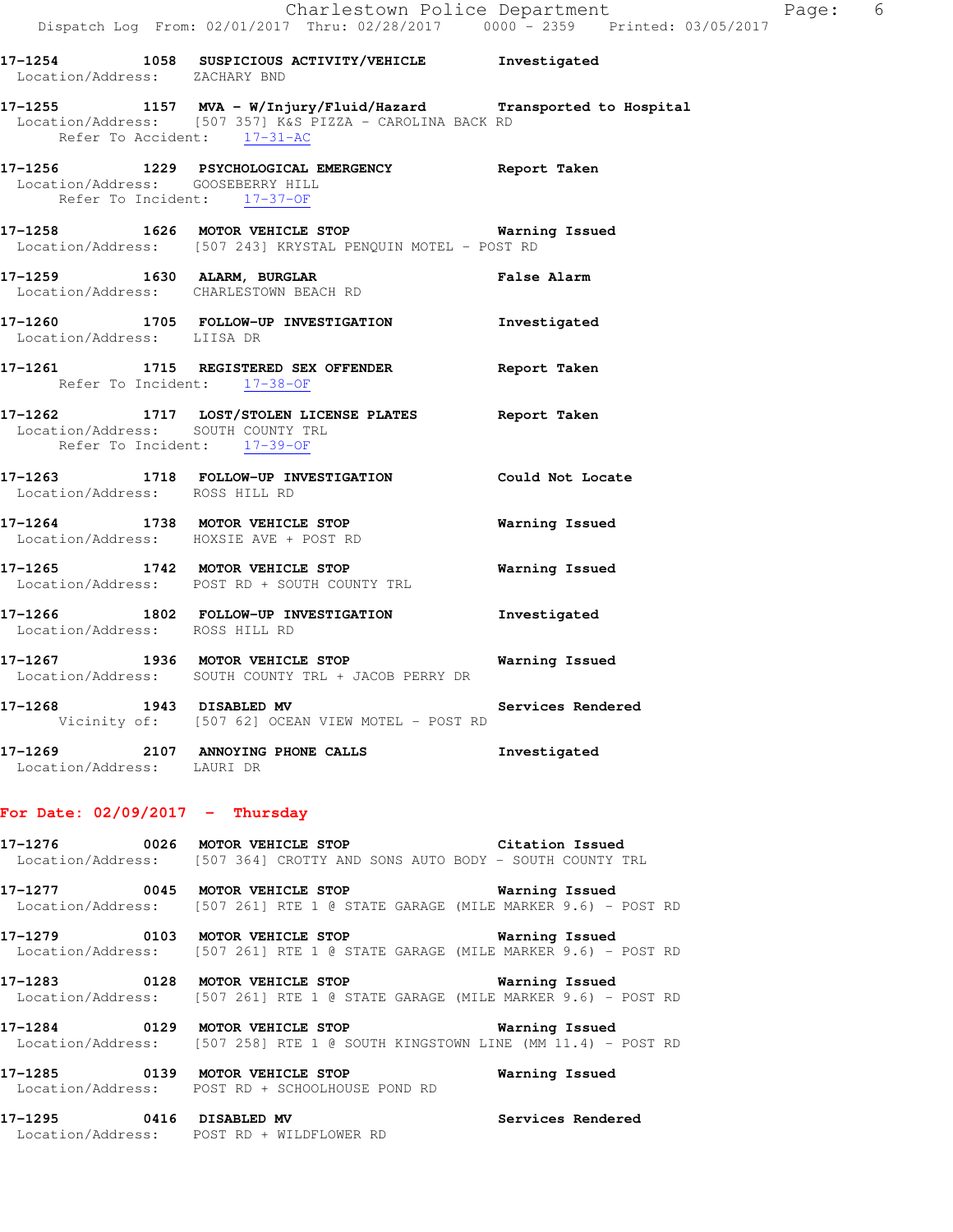|                                                                     | Location/Address: POST RD + SOUTH COUNTY TRL                                                                          |                          |
|---------------------------------------------------------------------|-----------------------------------------------------------------------------------------------------------------------|--------------------------|
|                                                                     | 17-1298 1018 OFFICER WANTED<br>Location/Address: [507 642] CHARLESTOWN POLICE DEPARTMENT - OLD POST RD                | Investigated             |
|                                                                     | 17-1299 1033 ALARM, BURGLAR 1999 12 Palse Alarm<br>Location/Address: [507 841] BREACHWAY GRILL - CHARLESTOWN BEACH RD |                          |
| Location/Address: LAURI DR                                          | 17-1300 1048 ANNOYING PHONE CALLS 1nvestigated                                                                        |                          |
|                                                                     | 17-1301 1105 FOLLOW-UP INVESTIGATION Investigated<br>Location/Address: PASQUISETT TRL                                 |                          |
| Location/Address: TANNER CT                                         | 17-1303 1146 WELL BEING CHECK Services Rendered                                                                       |                          |
|                                                                     | 17-1304 1152 ALARM, BURGLAR No Action Required<br>Location/Address: [507 630] J. ALBERT QUATTROMANI - STARRETT DR     |                          |
|                                                                     | 17-1305 1152 POWER OUTAGE/FAILURE No Action Required                                                                  |                          |
|                                                                     | 17-1307 1243 DISABLED MV 17-1307 Services Rendered<br>Location/Address: KING'S FACTORY RD + INDIAN CEDAR DR           |                          |
| 17-1308 1256 DISABLED MV<br>Location/Address: NARROW LN             |                                                                                                                       | Unfounded                |
|                                                                     | 17-1309 1308 DISABLED MV Unfounded<br>Location/Address: CAROLINA BACK RD + SOUTH COUNTY TRL                           |                          |
|                                                                     | 17-1310 1310 DISABLED MV Services Rendered<br>Location/Address: [507 889] STONEY HILL FARM - SHUMANKANUC HILL RD      |                          |
|                                                                     | 17-1311 1320 DISABLED MV Services Rendered<br>Location/Address: KING'S FACTORY RD + SHUMANKANUC HILL RD               |                          |
|                                                                     | 17-1312 1323 DISABLED MV 1999 Services Rendered<br>Location/Address: POST RD + SOUTH COUNTY TRL                       |                          |
|                                                                     | 17-1313 1324 DISABLED MV 17-1313<br>Location/Address: [507 289] RTE 112 @ MEADOWBROOK INN - CAROLINA BACK RD          |                          |
|                                                                     | 17-1315 1340 DISABLED MV<br>Location/Address: [507 270] RTE 1 @ BURLINGAME (MILE MARKER 6.0) - POST RD                | Services Rendered        |
| Location/Address: TOWN DOCK RD                                      | 17-1316 1346 ROAD HAZARD/OBSTRUCTION                                                                                  | No Action Required       |
| Location/Address: OLD COACH RD                                      | 17-1317 1411 ROAD HAZARD/OBSTRUCTION                                                                                  | Services Rendered        |
| Location/Address: BRIARWOOD DR                                      | 17-1318 1506 ROAD HAZARD/OBSTRUCTION                                                                                  | Taken/Refered to Other A |
| 17-1319 1529 DISABLED MV                                            | Location/Address: COLUMBIA HEIGHTS RD + SHANNOCK RD                                                                   | Services Rendered        |
|                                                                     | 17-1320 1543 ROAD HAZARD/OBSTRUCTION<br>Location/Address: TOWN DOCK RD                                                | Services Rendered        |
| 17-1321 1558 TRAFFIC CONTROL                                        | Location/Address: POST RD + EAST BEACH RD                                                                             | Services Rendered        |
| 17-1322 1627 ASSIST ELDERLY<br>Location/Address: GENERAL STANTON LN |                                                                                                                       | Services Rendered        |
| 17-1323 1655 ASSIST ELDERLY<br>Location/Address: CASTLE ROCK DR     |                                                                                                                       | Services Rendered        |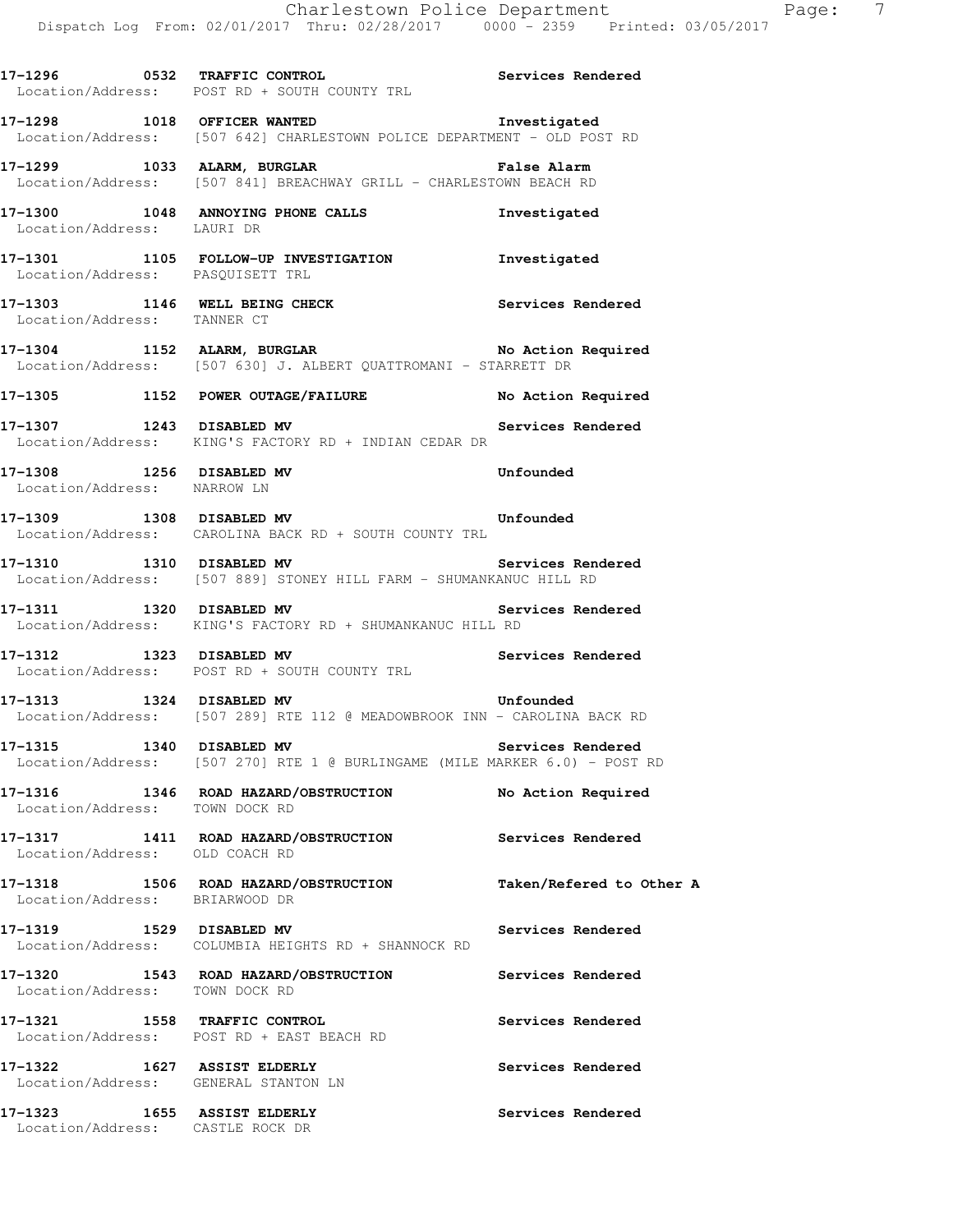| Location/Address: RIVERVIEW DR  | 17-1325 1707 TOWN ORDINANCE VIOLATION Warning Issued                                                                        |                   |
|---------------------------------|-----------------------------------------------------------------------------------------------------------------------------|-------------------|
|                                 | 17-1326 1742 MOTOR VEHICLE STOP No Action Required<br>Location/Address: [507 301] RTE 1A @ UNBRELLA FACTORY - OLD POST RD   |                   |
| Location/Address: OLD POST RD   | 17-1328 1906 WELL BEING CHECK                                                                                               | Services Rendered |
|                                 | 17-1330 1921 ASSIST ELDERLY Services Rendered<br>Location/Address: [507 39] CHARLESTOWN SENIOR CENTER - PARK LN             |                   |
| Location/Address: OLD POST RD   |                                                                                                                             |                   |
|                                 | 17-1332 2142 DISABLED MV<br>Location/Address: POST RD + SHIRLEY DR                                                          | Investigated      |
| Location/Address: KLONDIKE RD   | 17-1333 2218 DISABLED MV                                                                                                    | Services Rendered |
| For Date: $02/10/2017$ - Friday |                                                                                                                             |                   |
|                                 | 17-1343 0539 ALARM, BURGLAR BURGER Building Checked/Secured<br>Location/Address: [507 738] LAGOON AVE                       |                   |
|                                 | 17-1348 0929 DISABLED MV 17-1348 Investigated<br>Location/Address: [507 270] RTE 1 @ BURLINGAME (MILE MARKER 6.0) - POST RD |                   |
| 17-1349 1057 OFFICER WANTED     |                                                                                                                             | Investigated      |

Location/Address: [507 247] HUNGRY HAVEN RESTAURANT - SOUTH COUNTY TRL

| 17–1352           |               | 1233 ALARM, CO DETECTOR | <b>False Alarm</b> |  |
|-------------------|---------------|-------------------------|--------------------|--|
| Location/Address: | SONOUIPAUG RD |                         |                    |  |

- **17-1353 1349 DEATH; Sudden/Unexpected Report Taken**  Location/Address: WEST CASTLE WAY Refer To Incident: 17-41-OF
- **17-1354 1411 NOTIFICATION Could Not Locate**  Location/Address: ELIZABETH COOPER DR
- **17-1355 1448 MVA Minor Report Taken**  Location/Address: NORTH CASTLE WAY Refer To Accident: 17-32-AC
- **17-1357 1503 TOWN COUNCIL DOCKET DELIVERY Services Rendered**  Location/Address: [507 1] CHARLESTOWN TOWN HALL - SOUTH COUNTY TRL
- **17-1358 1531 TRAFFIC CONTROL Services Rendered**  Location/Address: POST RD + WEST BEACH RD
- **17-1359 1638 ANIMAL COMPLAINT Services Rendered**  Location/Address: WATCHAUG LN
- **17-1360 1740 DISABLED MV Services Rendered**  Location/Address: POST RD + FALCONE LN
- **17-1361 1823 LIQUOR LAW VIOLATION Could Not Locate**  Location/Address: [507 45] RIPPY'S LIQUOR MART - SOUTH COUNTY TRL

# **For Date: 02/11/2017 - Saturday**

| 17-1384<br>1153<br>Location/Address: |      | ROAD HAZARD/OBSTRUCTION<br>CENTER ST   | Investigated |
|--------------------------------------|------|----------------------------------------|--------------|
| 17–1385<br>Location:                 | 1202 | FOLLOW-UP INVESTIGATION<br>CASTLE ROCK | Investigated |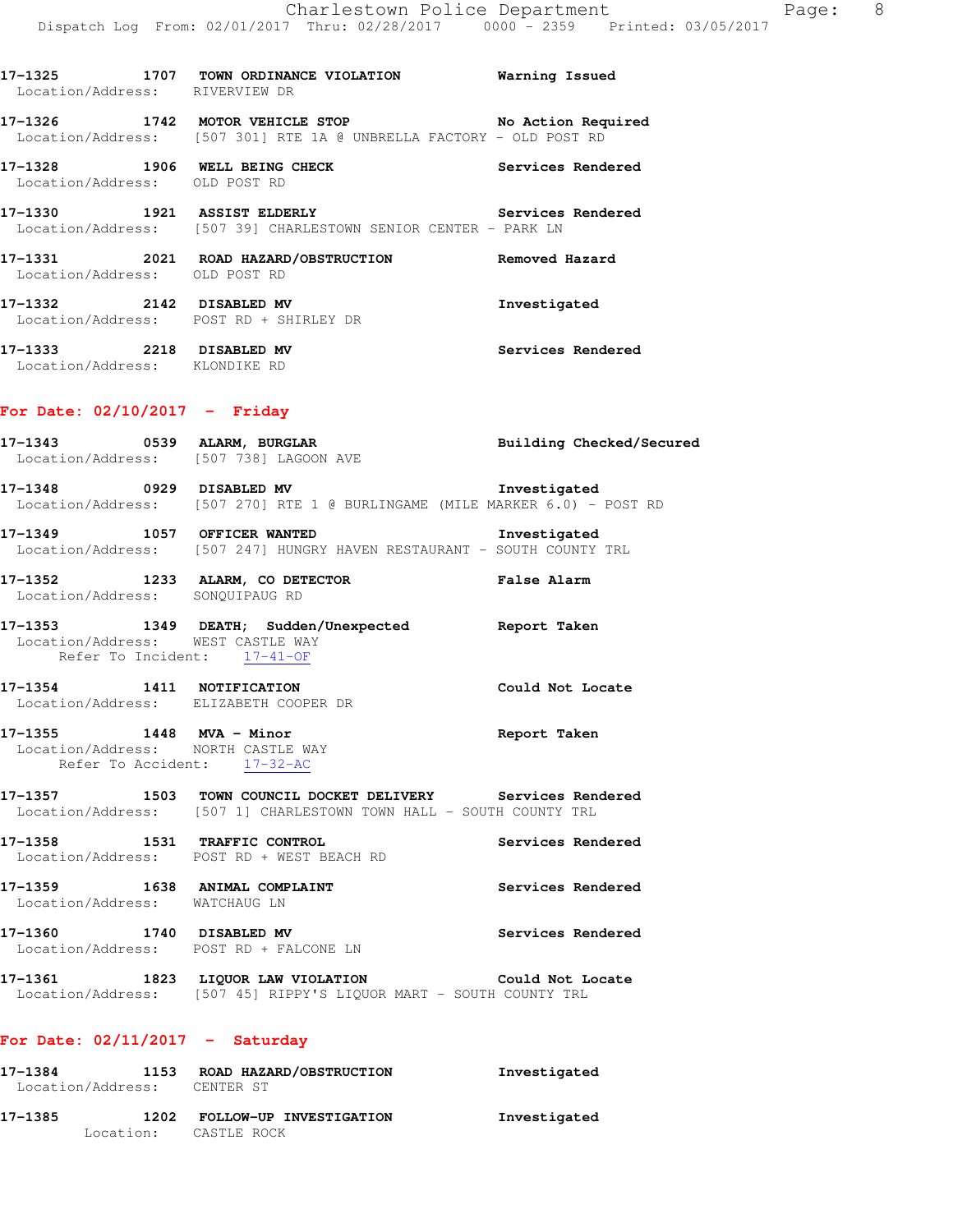**17-1388 1444 SUSPICIOUS ACTIVITY/VEHICLE Investigated**  Location/Address: KLONDIKE RD **17-1394 2023 ASSIST OTHER POLICE DEPT Services Rendered**  Location/Address: SOUTH COUNTY TRL + CAROLINA BACK RD

**17-1396 2130 DISABLED MV No Action Required**  Location/Address: POST RD + SCHOOLHOUSE POND RD

## **For Date: 02/12/2017 - Sunday**

**17-1406 0608 ALARM, BURGLAR Building Checked/Secured**  Location/Address: SOUTH ARNOLDA RD 17-1410 **1415 MVA - Minor 17-1410** Services Rendered

Location/Address: [507 287] RTE 112 @ CHARLESTOWN ELEMENTARY SCHOOL - CAROLINA BACK RD

**17-1412 1742 911 CALLS/False/Hang-Ups/Open False Alarm**  Location/Address: [507 372] SOUTH SHORE MENTAL HEALTH - OLD POST RD

#### **For Date: 02/13/2017 - Monday**

|                                                                     | 17-1420 0019 DISABLED MV<br>Location/Address: POST RD + GENERAL STANTON LN                                         | No Action Required       |
|---------------------------------------------------------------------|--------------------------------------------------------------------------------------------------------------------|--------------------------|
|                                                                     | 17-1423 0039 MOTOR VEHICLE STOP Warning Issued<br>Location/Address: RICHMOND LINE - SOUTH COUNTY TRL               |                          |
|                                                                     | 17-1424 0050 MOTOR VEHICLE STOP<br>Location/Address: SOUTH COUNTY TRL + SHANNOCK RD                                | Warning Issued           |
| Location/Address: SHEILA DR                                         | 17-1439 0814 ASSIST OTHER TOWN DEPT                                                                                | Investigated             |
| 17-1442 1105 WELL BEING CHECK<br>Location/Address: BUCKEYE BROOK RD |                                                                                                                    | Investigated             |
|                                                                     | 17-1443 1128 ALARM, BURGLAR<br>Location/Address: COLUMBIA HEIGHTS OVAL                                             | Building Checked/Secured |
| Location/Address: OCEAN VIEW AVE                                    | 17-1446 1333 ALARM, BURGLAR                                                                                        | Building Checked/Secured |
| 17-1447 1401 SERVE WARRANT<br>Location/Address: LAURI DR            |                                                                                                                    | Could Not Locate         |
|                                                                     | 17-1448   1449   ROAD HAZARD/OBSTRUCTION   Taken/Refered to Other A Location/Address: BOTKA DR                     |                          |
| Refer To Incident: 17-43-OF                                         | 17-1449 1559 DIS CONDUCT / FIGHT Neport Taken<br>Location/Address: [507 45] RIPPY'S LIQUOR MART - SOUTH COUNTY TRL |                          |
| Vicinity of: WEST CASTLE WAY                                        | 17-1451 1612 SUSPICIOUS ACTIVITY/VEHICLE Investigated                                                              |                          |
|                                                                     | 17-1453 1619 ANIMAL COMPLAINT<br>Location/Address: SOUTH COUNTY TRL + WHIPPLE DR                                   | Investigated             |
|                                                                     | 17-1452 1620 ASSIST OTHER TOWN DEPT Services Rendered<br>Location/Address: WHIPPLE DR + SOUTH COUNTY TRL           |                          |
| 17-1454 1654 ASSIST CITIZEN<br>Location/Address: NIANTIC HWY        |                                                                                                                    | Services Rendered        |

#### **For Date: 02/14/2017 - Tuesday**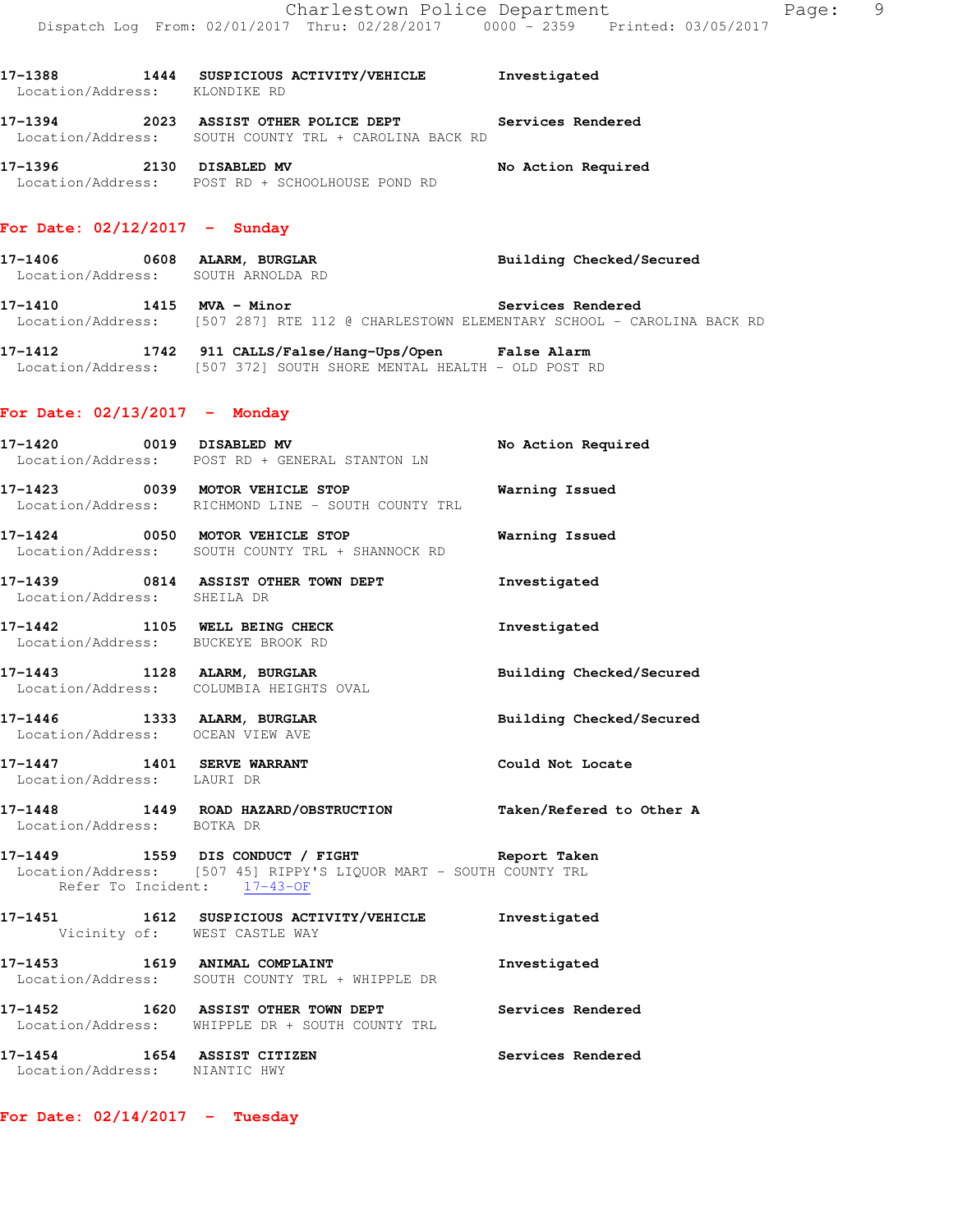**17-1478 0523 TRAFFIC CONTROL Services Rendered**  Location/Address: ALTON CAROLINA RD + CAROLINA BACK RD

**17-1479 0533 MOTOR VEHICLE STOP Warning Issued**  Location/Address: RICHMOND LINE - ALTON CAROLINA RD

**17-1481 1129 WELL BEING CHECK Services Rendered**  Location/Address: OCEAN VIEW AVE

**17-1484 1335 SERVE SUMMONS Services Rendered**  Location/Address: [507 33] BROOKSIDE APARTMENTS - SOUTH COUNTY TRL

**17-1488 1630 MOTOR VEHICLE STOP Citation Issued**  Location/Address: SHUMANKANUC HILL RD + KING'S FACTORY RD

**17-1489 1633 DISABLED MV Investigated**  Location/Address: PASTURE LN

**17-1490 1707 MOTOR VEHICLE STOP Citation Issued**  Location/Address: OLD COACH RD + NARROW LN

**17-1491 2030 DISABLED MV Services Rendered**  Location/Address: [507 642] CHARLESTOWN POLICE DEPARTMENT - OLD POST RD

**17-1492 2113 MOTOR VEHICLE STOP Warning Issued**  Location/Address: POST RD + SOUTH COUNTY TRL

#### **For Date: 02/15/2017 - Wednesday**

**17-1496 0041 MOTOR VEHICLE STOP Warning Issued**  Location/Address: SOUTH COUNTY TRL + SHERMAN AVE **17-1502 0210 MOTOR VEHICLE STOP No Action Required** 

Location/Address: POST RD + SCHOOLHOUSE POND RD

**17-1503 0211 ALARM, BURGLAR False Alarm**  Location/Address: [507 405] SOUTH COUNTY TRL

**17-1515 0642 ALARM, CO DETECTOR Services Rendered**  Location/Address: SAND PLAIN RD

**17-1516 0816 TRAFFIC CONTROL No Action Required**  Location/Address: [507 19] CHARLESTOWN ELEMENTARY SCHOOL - CAROLINA BACK RD

**17-1519 0928 SERVE WARRANT Investigated**  Location/Address: LAURI DR

**17-1522 1239 FIRE, OTHER Investigated**  Location/Address: [507 231] OCEAN HOUSE MARINA (MAIN FACILITY) - TOWN DOCK RD

**17-1524 1526 ALARM, BURGLAR False Alarm**  Location/Address: SHADY HARBOR DR

**17-1526 1555 DISABLED MV Services Rendered**  Location/Address: [507 858] THE PINK PELICAN - OLD POST RD

**17-1525 1558 ASSIST OTHER POLICE DEPT Services Rendered**  Location/Address: WESTERLY POLICE - POST RD + WARREN RD

**17-1527 1559 TRAFFIC CONTROL Services Rendered**  Location/Address: POST RD + EAST BEACH RD

17-1528 1619 WELL BEING CHECK Taken to Family/Guardian Vicinity of: PROSSER TRL + SONQUIPAUG RD

**17-1529 1731 DOMESTIC/Assault/Diso/Other Peace Restored**  Location/Address: RIVERVIEW DR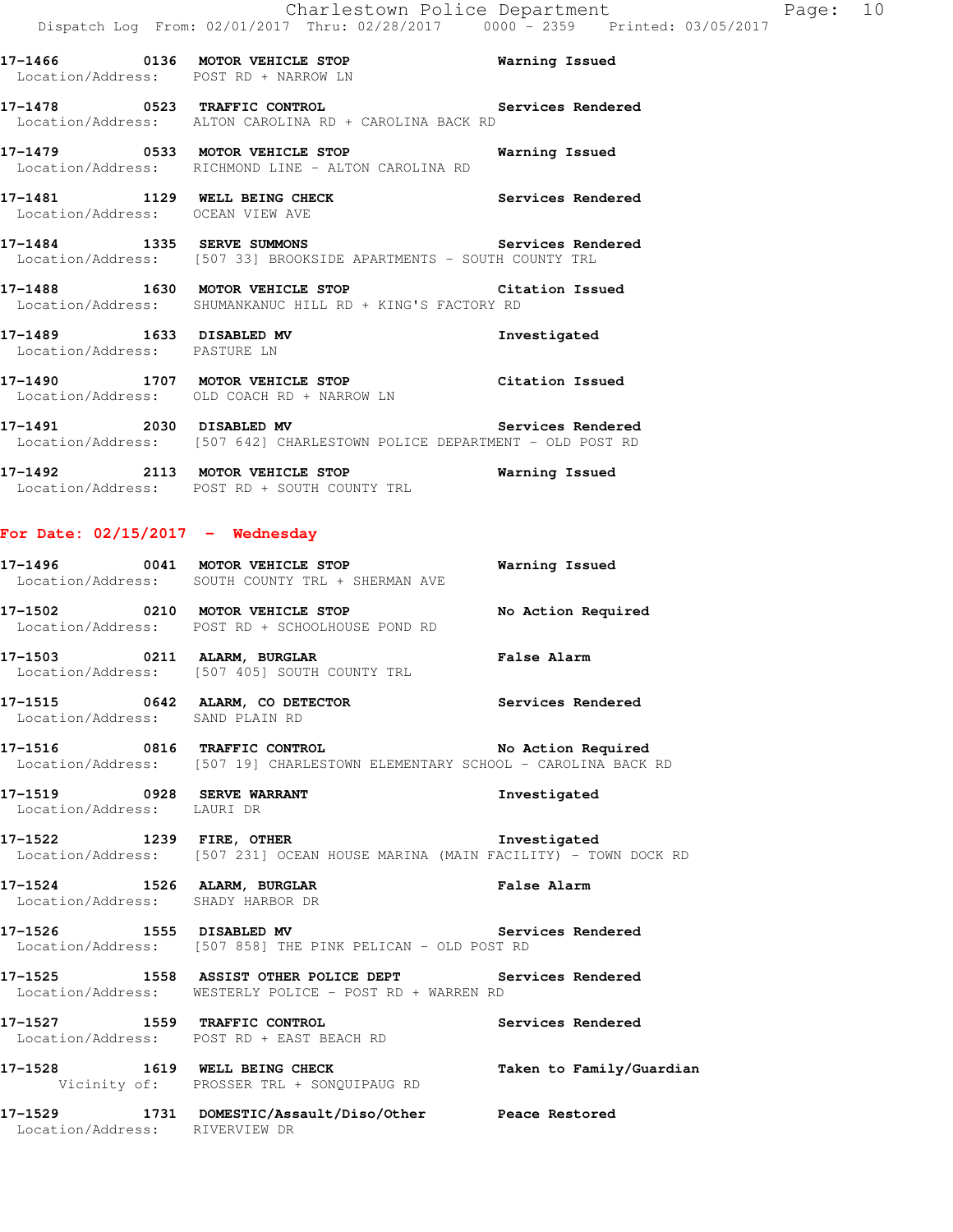|                            | 17-1530 1848 SUSPICIOUS ACTIVITY/VEHICLE<br>Location/Address: [507 20] NINIGRET PARK - PARK LN                                                                           | Investigated       |
|----------------------------|--------------------------------------------------------------------------------------------------------------------------------------------------------------------------|--------------------|
| Location/Address: LAURI DR | 17-1533 2016 WARRANT ARREST<br>Refer To Arrest: 17-14-AR<br>Arrest: COON, DARYL B<br>Address: 61 LAURI DR Apt. #5 CHARLESTOWN, RI<br>Age: 37<br>Charges: LARCENY/0 \$500 | Arrest(s) Made     |
|                            | 17-1535 2358 SUSPICIOUS ACTIVITY/VEHICLE Investigated<br>Location/Address: [507 45] RIPPY'S LIQUOR MART - SOUTH COUNTY TRL                                               |                    |
|                            | For Date: $02/16/2017$ - Thursday                                                                                                                                        |                    |
|                            | 17-1538 0028 NOTIFICATION<br>Location/Address: SOUTH COUNTY TRL                                                                                                          | Services Rendered  |
|                            | 17-1541 0127 MOTOR VEHICLE STOP 6 Warning Issued<br>Location/Address: [507 284] RTE 91 @ RICHMOND LINE - ALTON CAROLINA RD                                               |                    |
|                            | Services Rendered<br>17-1553 0856 TRANSPORT<br>Location/Address: [507 642] CHARLESTOWN POLICE DEPARTMENT - OLD POST RD                                                   |                    |
|                            | 17-1559 1037 MOTOR VEHICLE STOP 6 Warning Issued<br>Location/Address: [507 260] RTE 1 @ GENERAL STANTON - POST RD                                                        |                    |
|                            | 17-1560 1041 MOTOR VEHICLE STOP 6 Warning Issued<br>Location/Address: [507 276] RTE 2 @ RICHMOND LINE - SOUTH COUNTY TRL                                                 |                    |
|                            | 17-1561 1048 MOTOR VEHICLE STOP No Action Required<br>Location/Address: SOUTH COUNTY TRL + NEW BISCUIT CITY RD                                                           |                    |
|                            | 17-1562 1056 DISABLED MV<br>Vicinity of: SOUTH COUNTY TRL + POST RD                                                                                                      | Could Not Locate   |
|                            | 17-1563 1119 JUVENILE OFFENSES<br>Location/Address: [507 884] CAROLINA BACK RD                                                                                           | Services Rendered  |
|                            | 17-1564 1230 POLICE INFORMATION 1nvestigated<br>Location/Address: [507 372] SOUTH SHORE MENTAL HEALTH - OLD POST RD<br>Refer To Incident: 17-45-OF                       |                    |
|                            | 17-1565 1528 JUVENILE OFFENSES Neport Taken<br>Location/Address: [507 642] CHARLESTOWN POLICE DEPARTMENT - OLD POST RD<br>Refer To Incident: $17-46-OF$                  |                    |
|                            | 17-1566 1532 POLICE INFORMATION<br>Location/Address: SOUTH COUNTY TRL                                                                                                    | No Action Required |
|                            | 17-1568 1758 MOTOR VEHICLE STOP<br>Location/Address: POST RD + KING'S FACTORY RD                                                                                         | Warning Issued     |
|                            | 17-1574 2337 MOTOR VEHICLE STOP 6 Warning Issued<br>Location/Address: SOUTH COUNTY TRL + MAPLE LAKE FARM RD                                                              |                    |
|                            | For Date: $02/17/2017$ - Friday                                                                                                                                          |                    |

| 17–1580 | 0612 | <b>MOTOR VEHICLE STOP</b><br>Location/Address: POST RD + FALCONE LN | Warning Issued    |
|---------|------|---------------------------------------------------------------------|-------------------|
| 17–1583 |      | 1041 REGISTERED SEX OFFENDER                                        | Services Rendered |
|         |      | Refer To Incident: 17-47-OF                                         |                   |

## **17-1587 1255 PARKING VIOLATIONS No Action Required**  Location/Address: [507 321] CHARLESTOWN BEACH - CHARLESTOWN BEACH RD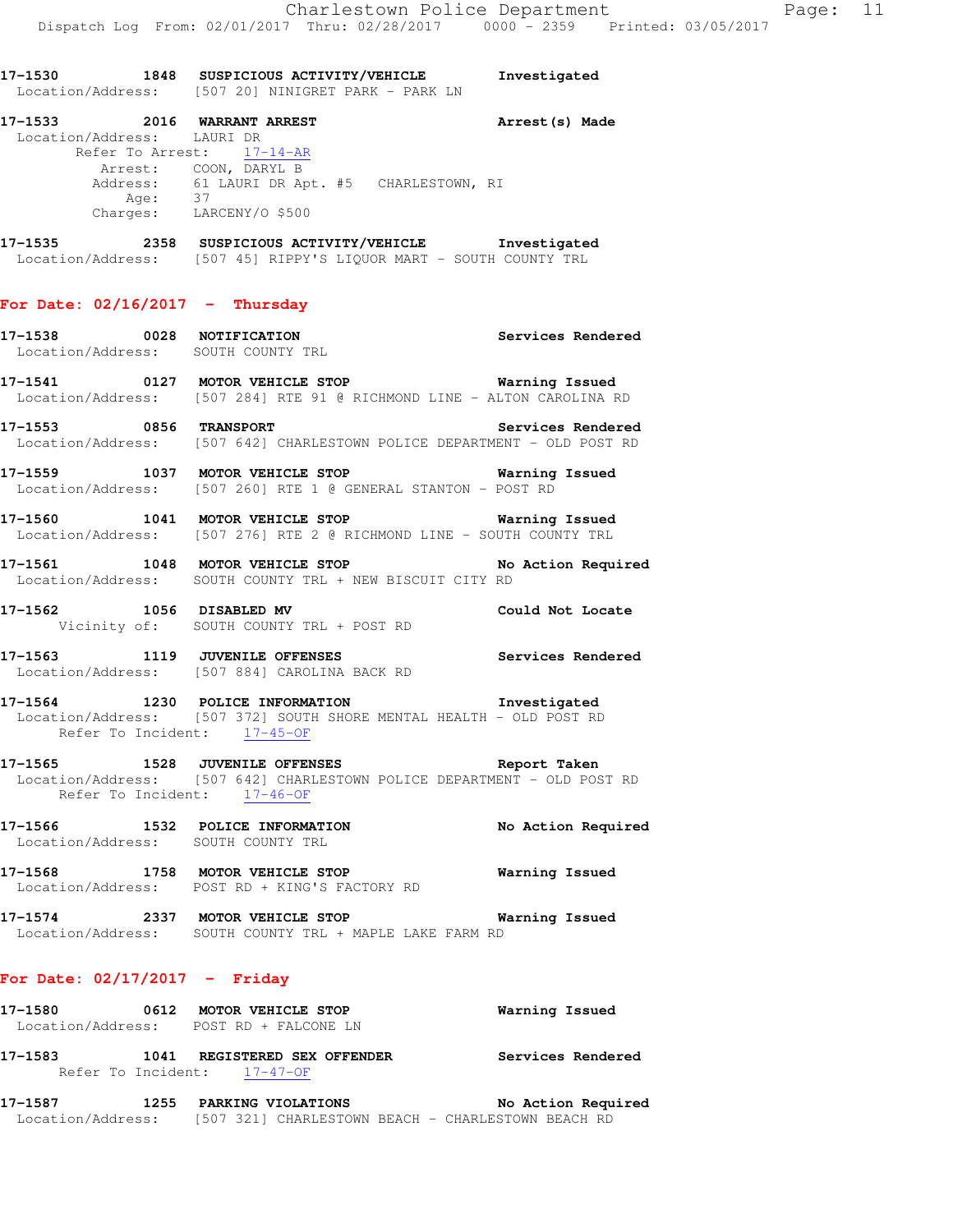# **17-1589 1601 TRAFFIC CONTROL Services Rendered**  Location/Address: SOUTH COUNTY TRL + CAROLINA BACK RD

### **17-1590 1708 MVA - W/Injury/Fluid/Hazard Transported to Hospital**  Location/Address: [507 288] RTE 112 @ CAROLINA RAILROAD BRIDGE - CAROLINA BACK RD Refer To Summons: 17-15-AR Summons: LIZOTTE, ROBERT R Address: 11 SENECA TRL CHARLESTOWN, RI Age: 80 Charges: Driving with Expired License - 1st Offense Refer To Accident: 17-33-AC

**17-1593 2220 DISTURBANCE/Music/Noise Services Rendered**  Location/Address: COLUMBIA HEIGHTS RD

**17-1594 2329 MOTOR VEHICLE STOP Warning Issued**  Location/Address: RICHMOND LINE - SOUTH COUNTY TRL

**17-1595 2337 MOTOR VEHICLE STOP Warning Issued**  Location/Address: [507 364] CROTTY AND SONS AUTO BODY - SOUTH COUNTY TRL

**17-1596 2349 MOTOR VEHICLE STOP Warning Issued**  Location/Address: POST RD + TAMANACO DR

## **For Date: 02/18/2017 - Saturday**

| 17–1598<br>Location/Address: | 0000 | <b>MOTOR VEHICLE STOP</b><br>POST RD + CROSS MILLS RD          | Warning Issued |
|------------------------------|------|----------------------------------------------------------------|----------------|
| 17–1599<br>Location/Address: |      | 0012 MOTOR VEHICLE STOP<br>[507 918] MILE MARKER 8.0 - POST RD | Warning Issued |

**17-1600 0028 MOTOR VEHICLE STOP Citation Issued**  Location/Address: POST RD + WILDFLOWER RD

**17-1601 0034 MOTOR VEHICLE STOP Warning Issued**  Location/Address: [507 207] TROPIC FROST - OLD POST RD

**17-1603 0040 MOTOR VEHICLE STOP Warning Issued**  Location/Address: POST RD + WEST BEACH RD

**17-1613 0623 MOTOR VEHICLE STOP Citation Issued**  Location/Address: [507 604] BESTWAY GAS STATION - POST RD

**17-1615 1211 FOUND/LOST PROPERTY Services Rendered**  Location/Address: OAK RIDGE RD Refer To Incident: 17-49-OF

**17-1619 1533 FOLLOW-UP INVESTIGATION Services Rendered**  Location/Address: SENECA TRL

**17-1620 1637 MOTOR VEHICLE STOP Warning Issued**  Location/Address: EAST BEACH RD + OVERLOOK DR

**17-1621 1649 OFFICER WANTED Report Taken**  Location/Address: [507 642] CHARLESTOWN POLICE DEPARTMENT - OLD POST RD Refer To Incident: 17-48-OF

**17-1622 1814 ASSIST OTHER POLICE DEPT Investigated**  Location/Address: CROSSLAND ST **17-1624 1913 DISTURBANCE/Music/Noise Investigated** 

 Location/Address: ELIZABETH COOPER DR **17-1625 2038 FIRE, OTHER Extinquished**  Location/Address: POND SHORE DR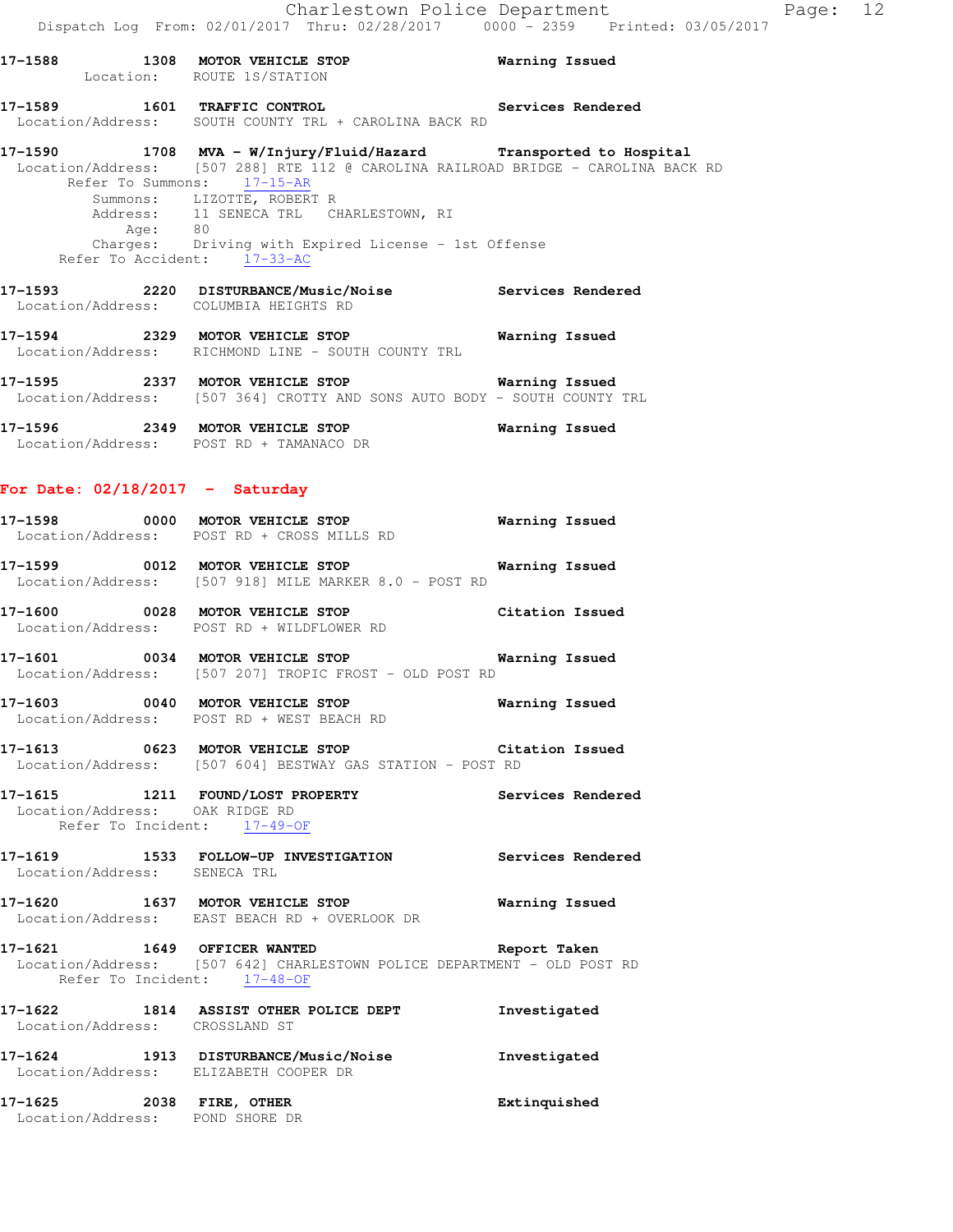**17-1626 2116 DISABLED MV Services Rendered**  Location/Address: [507 270] RTE 1 @ BURLINGAME - POST RD

**17-1627 2150 DISTURBANCE/Music/Noise Unfounded**  Location/Address: BISCUIT CITY RD

**17-1628 2208 DISTURBANCE/Music/Noise Investigated**  Location/Address: BISCUIT CITY RD

**17-1629 2303 MOTOR VEHICLE STOP Warning Issued**  Location/Address: [507 544] CHARLESTOWN EARLY LEARNING CENTER - OLD POST RD

**17-1630 2307 MOTOR VEHICLE STOP Warning Issued**  Location/Address: POST RD + SCHOOLHOUSE POND RD **17-1631 2309 MOTOR VEHICLE STOP Warning Issued** 

 Location/Address: POST RD + KING'S FACTORY RD **17-1632 2330 MOTOR VEHICLE STOP Citation Issued**  Location/Address: SOUTH SHORE - POST RD

**17-1633 2334 SUSPICIOUS ACTIVITY/VEHICLE Investigated**  Location/Address: PROSSER TRL

**17-1634 2336 MOTOR VEHICLE STOP Warning Issued**  Location/Address: SOUTH COUNTY TRL + MAPLE LAKE FARM RD

#### **For Date: 02/19/2017 - Sunday**

| 17-1635           | 0002 | MOTOR VEHICLE STOP      | Warning Issued |
|-------------------|------|-------------------------|----------------|
| Location/Address: |      | POST RD + WILDFLOWER RD |                |

**17-1640 0037 MOTOR VEHICLE STOP Warning Issued**  Location/Address: [507 100] RTE 1 @ FIORES (MILE MARKER 8.0) - POST RD

**17-1641 0058 MOTOR VEHICLE STOP Warning Issued**  Location/Address: [507 235] NINIGRET INN - PROSSER TRL

**17-1646 0452 MOTOR VEHICLE STOP Warning Issued**  Location/Address: POST RD + SOUTH COUNTY TRL

**17-1648 0529 MOTOR VEHICLE STOP Warning Issued**  Location/Address: [507 37] CHARLESTOWN WINE AND SPIRITS - OLD POST RD

**17-1649 0551 MOTOR VEHICLE STOP Citation Issued**  Location/Address: POST RD + WILDFLOWER RD

**17-1652 0853 ASSIST OTHER AGENCY No Action Required**  Location/Address: OCEAN VIEW AVE

**17-1655 1017 SUSPICIOUS ACTIVITY/VEHICLE Investigated**  Location/Address: SHORELINE GRAVEL - NARROW LN Refer To Incident: 17-50-OF

**17-1656 1057 TRANSPORT Services Rendered**  Location/Address: OLD POST RD

**17-1661 1436 VANDALISM Report Taken**  Location/Address: FIFTH AVE Refer To Incident: 17-51-OF

**17-1663 1524 TRAFFIC CONTROL Services Rendered**  Location/Address: POST RD + WEST BEACH RD

**17-1664 1534 TRESPASSING Investigated**  Location/Address: BISCUIT CITY RD

**17-1668 2144 SUSPICIOUS ACTIVITY/VEHICLE Investigated**  Location/Address: [507 357] K&S PIZZA - CAROLINA BACK RD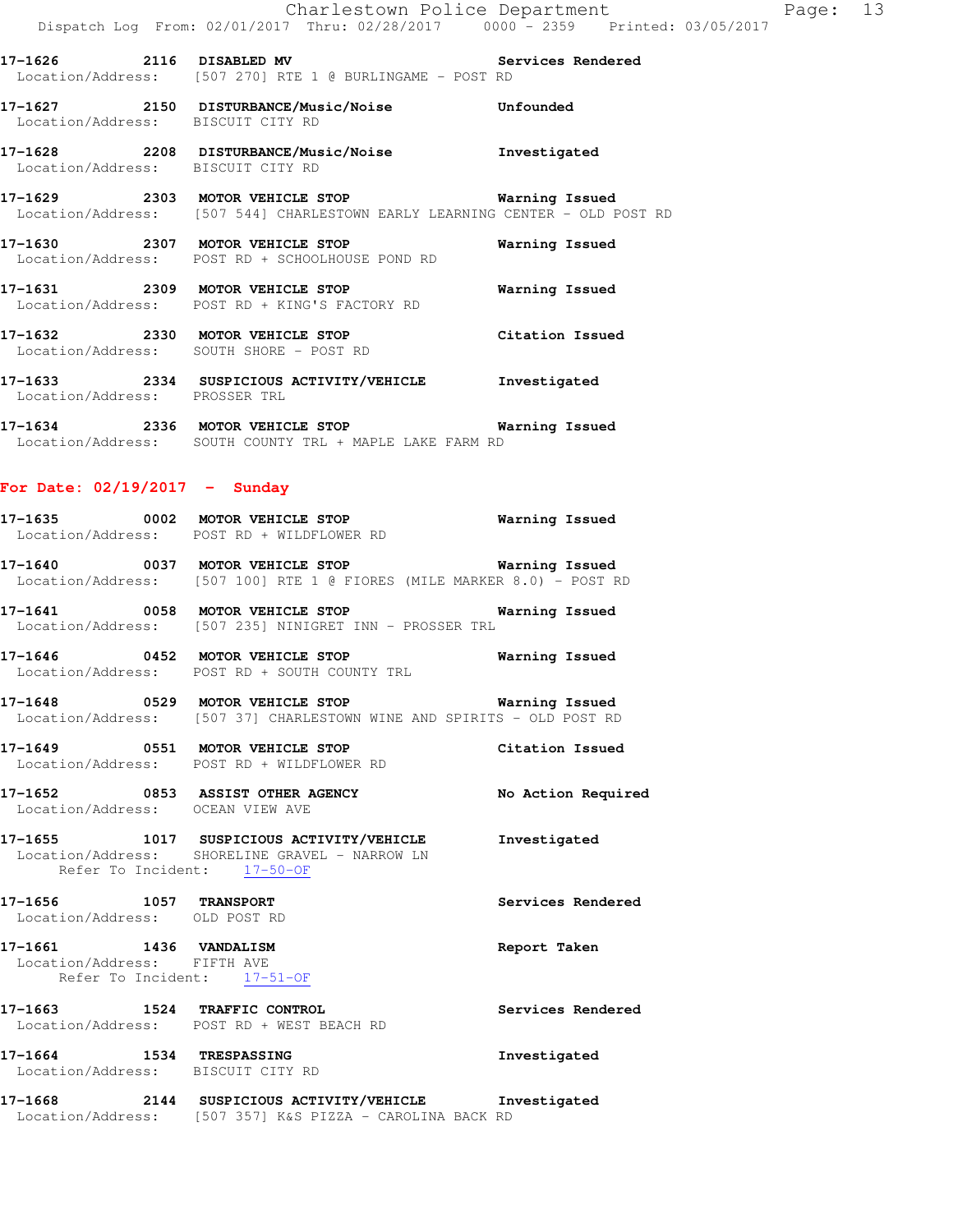**17-1669 2214 POLICE INFORMATION No Action Required**  Location/Address: SAND PLAIN RD **For Date: 02/20/2017 - Monday 17-1694 1035 MOTOR VEHICLE STOP Warning Issued**  Location/Address: [507 410] DUNKIN DONUTS - POST RD **17-1695 1119 TRAFFIC CONTROL Warning Issued**  Location/Address: POST RD **17-1696 1133 DISABLED MV No Action Required**  Location/Address: SOUTH COUNTY TRL + POST RD **17-1699 1318 FOLLOW-UP INVESTIGATION Investigated**  Location/Address: BISCUIT CITY RD **17-1701 1548 ALARM, BURGLAR Building Checked/Secured**  Location/Address: [507 405] SOUTH COUNTY TRL **17-1702 1555 MVA - Minor Report Taken**  Location/Address: POST RD + WARREN RD Refer To Accident: 17-34-AC

**17-1704 1706 MOTOR VEHICLE STOP No Action Required**  Location/Address: [507 45] RIPPY'S LIQUOR MART - SOUTH COUNTY TRL

**17-1706 1753 MOTOR VEHICLE STOP Citation Issued**  Location/Address: POST RD + SCHOOLHOUSE POND RD

**17-1707 1757 MOTOR VEHICLE STOP Warning Issued**  Location/Address: [507 284] RTE 91 @ RICHMOND LINE - ALTON CAROLINA RD

**17-1708 1802 ASSIST OTHER AGENCY Services Rendered**  Location/Address: [507 435] SOUTH SHORE MENTAL HEALTH CHARLESTOWN HOUS - OLD POST RD

**17-1709 1815 ANIMAL COMPLAINT Report Taken**  Location/Address: RAM ISLAND RD Refer To Incident: 17-52-OF **17-1711 1909 WELL BEING CHECK Investigated** 

 Location/Address: KLONDIKE RD **17-1712 2127 ROAD HAZARD/OBSTRUCTION Removed Hazard**  Location/Address: KLONDIKE RD

**17-1714 2351 MOTOR VEHICLE STOP Warning Issued**  Location/Address: POST RD + SCHOOLHOUSE POND RD

#### **For Date: 02/21/2017 - Tuesday**

**17-1727 0432 SUSPICIOUS ACTIVITY/VEHICLE Investigated**  Location/Address: NANCY LN **17-1729 0550 TRAFFIC CONTROL Citation Issued**  Location/Address: POST RD + SCHOOLHOUSE POND RD **17-1731 0711 TRAFFIC CONTROL No Action Required**  Location/Address: ALTON CAROLINA RD **17-1734 0811 TRAFFIC CONTROL Warning Issued**  Location/Address: POST RD **17-1735 0946 TRAFFIC CONTROL No Action Required**  Location/Address: CAROLINA BACK RD

**17-1736 1020 MVA - Minor Report Taken**  Location/Address: [507 360] COUNTRY FOOD MART - SOUTH COUNTY TRL Refer To Accident: 17-35-AC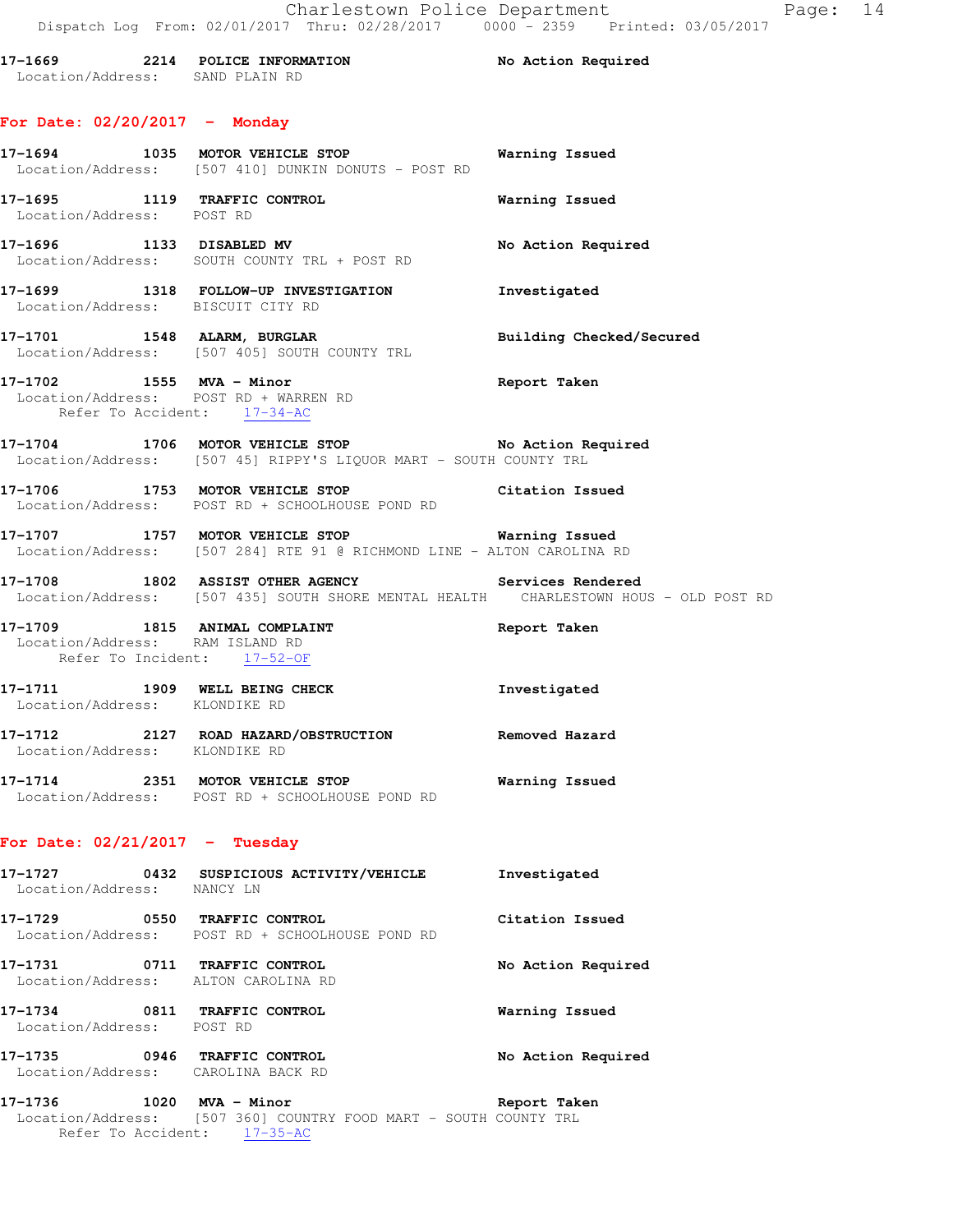|                                                       | 17-1737 1028 MOTOR VEHICLE STOP<br>Location/Address: POST RD + LAKESIDE DR                                                     | Warning Issued    |
|-------------------------------------------------------|--------------------------------------------------------------------------------------------------------------------------------|-------------------|
|                                                       | 17-1738 1230 ALARM, BURGLAR BURGINER Building Checked/Secured Location/Address: [507 405] SOUTH COUNTY TRL                     |                   |
|                                                       | 17-1739 1238 MOTOR VEHICLE STOP<br>Location/Address: [507 279] RTE 2 @ CHARLESTOWN TOWN HALL - SOUTH COUNTY TRL                | Warning Issued    |
| 17-1741 1346 LARCENY<br>Location/Address: OLD POST RD | Refer To Incident: 17-53-OF                                                                                                    | Report Taken      |
|                                                       | 17-1743 1537 TRAFFIC CONTROL<br>Location/Address: POST RD + PROSSER TRL                                                        | Services Rendered |
| Location/Address: SAND PLAIN RD                       | 17-1744 1631 FOLLOW-UP INVESTIGATION Unfounded                                                                                 |                   |
|                                                       | 17-1748 2019 SUSPICIOUS ACTIVITY/VEHICLE No Action Required<br>Location/Address: [507 377] KLONDIKE QUARRIES - KLONDIKE RD     |                   |
|                                                       | 17-1749 2027 SUSPICIOUS ACTIVITY/VEHICLE Unfounded<br>Location/Address: [507 868] MICHAEL'S GARAGE - POST RD                   |                   |
|                                                       | 17-1750 2042 FOLLOW-UP INVESTIGATION Services Rendered<br>Location/Address: POST RD + ROSS HILL RD                             |                   |
|                                                       | 17-1751 2115 LARCENY<br>Location/Address: OLD SHANNOCK RD<br>Refer To Incident: 17-55-OF                                       | Investigated      |
|                                                       | 17-1752 2339 SUSPICIOUS ACTIVITY/VEHICLE Investigated<br>Location/Address: [507 29] ARROWHEAD DENTAL - SOUTH COUNTY TRL        |                   |
|                                                       | 17-1753 2344 MOTOR VEHICLE STOP 6 Warning Issued<br>Location/Address: NARROW LN + OLD COACH RD                                 |                   |
| For Date: $02/22/2017$ - Wednesday                    |                                                                                                                                |                   |
|                                                       | 17-1755 0000 SUSPICIOUS ACTIVITY/VEHICLE Investigated<br>Location/Address: [507 389] SHANNOCK RD                               |                   |
|                                                       | 17-1758 0029 MOTOR VEHICLE STOP <b>WARELL WARELL</b><br>Location/Address: [507 100] RTE 1 @ FIORES (MILE MARKER 8.0) - POST RD |                   |
|                                                       | 17-1762 0106 MOTOR VEHICLE STOP 6 Warning Issued<br>Location/Address: [507 212] SURFSIDE MOTOR INN - NARROW LN                 |                   |
|                                                       | 17-1770 0605 TRAFFIC CONTROL 2000 Services Rendered<br>Location/Address: POST RD + GENERAL STANTON LN                          |                   |

**17-1779 0949 FOLLOW-UP INVESTIGATION Investigated**  Location/Address: MATUNUCK SCHOOLHOUSE RD

**17-1782 1035 ANNOYING PHONE CALLS No Action Required**  Location/Address: OLD COACH RD

**17-1783 1132 MOTOR VEHICLE STOP Warning Issued**  Location/Address: [507 259] RTE 1 @ CASTLEROCK - POST RD

**17-1784 1205 MOTOR VEHICLE STOP Warning Issued**  Location/Address: ALTON CAROLINA RD

17-1786 1457 ANIMAL COMPLAINT **17-1786** Services Rendered Location/Address: [507 376] SAINT JAMES CHURCH - MATUNUCK SCHOOLHOUSE RD

**17-1787 1519 TRAFFIC CONTROL Services Rendered**  Location/Address: POST RD + KING'S FACTORY RD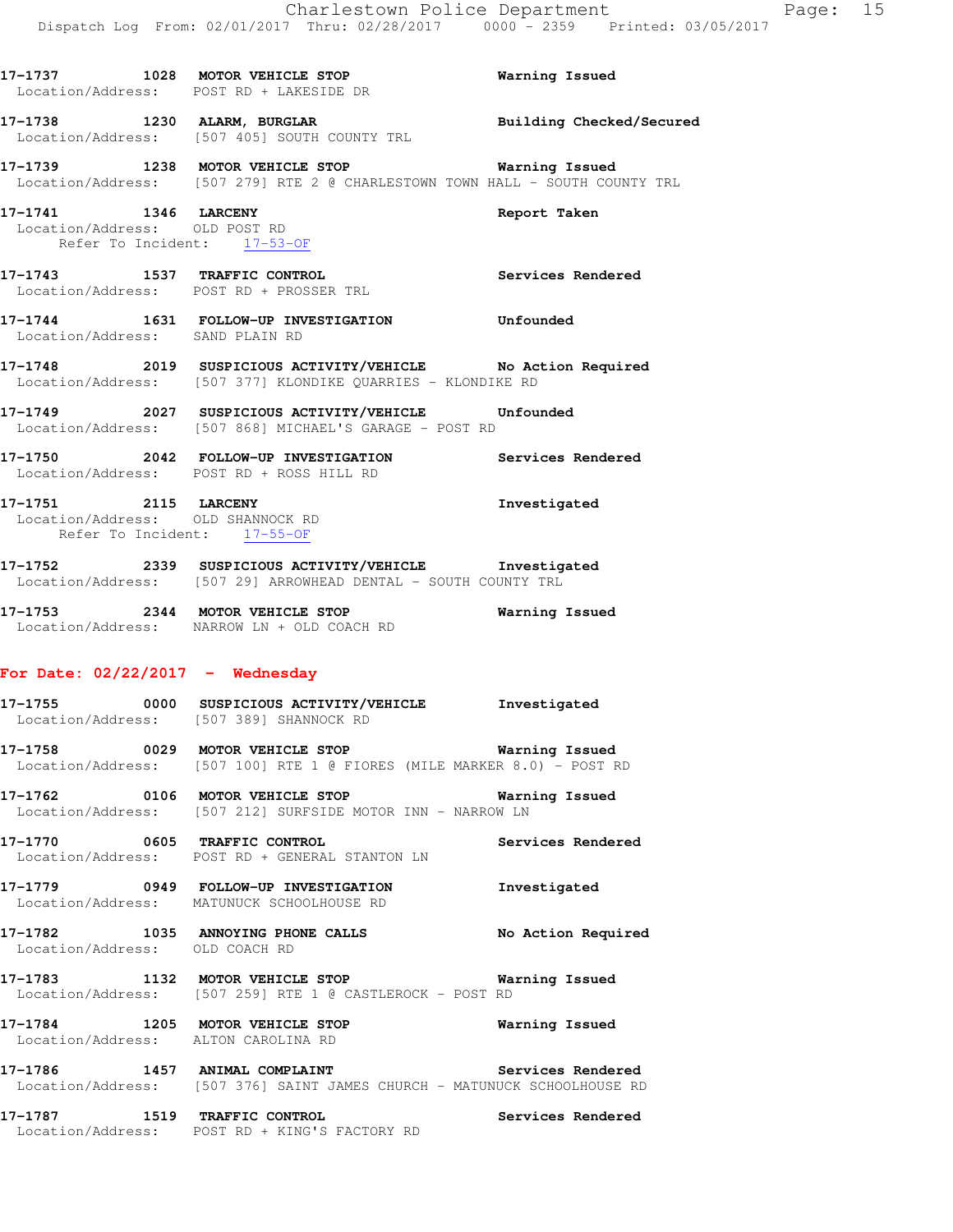|                                                                                                   | 17-1788 1542 MOTOR VEHICLE STOP 17-1788 Warning Issued<br>Location/Address: S COUNTY TRL + POST RD                                                                                                                                                  |                                                                                                           |
|---------------------------------------------------------------------------------------------------|-----------------------------------------------------------------------------------------------------------------------------------------------------------------------------------------------------------------------------------------------------|-----------------------------------------------------------------------------------------------------------|
|                                                                                                   | 17-1794 2017 SUSPICIOUS ACTIVITY/VEHICLE Investigated<br>Location/Address: [507 1] CHARLESTOWN TOWN HALL - SOUTH COUNTY TRL                                                                                                                         |                                                                                                           |
|                                                                                                   | 17-1795 2045 WARRANT ARREST<br>Location/Address: CAROLINA BACK RD + ALTON CAROLINA RD<br>Refer To Arrest: 17-16-AR<br>Arrest: WEILBURG, BURKLEY C<br>Address: 17 NEW LONDON TRNPIKE RICHMOND, RI<br>Age: 49<br>Charges: VIOLATION -NO CONTACT ORDER | Arrest (s) Made                                                                                           |
| Location/Address: OLD POST RD                                                                     | 17-1796 2229 DISTURBANCE/Music/Noise Unfounded                                                                                                                                                                                                      |                                                                                                           |
| For Date: $02/23/2017$ - Thursday                                                                 |                                                                                                                                                                                                                                                     |                                                                                                           |
|                                                                                                   | 17-1802 0445 ALARM, BURGLAR BURGLAR Building Checked/Secured<br>Location/Address: [507 740] SUNDALE WAY                                                                                                                                             |                                                                                                           |
|                                                                                                   | 17-1803 0519 ALARM, BURGLAR<br>Location/Address: CEDAR MEADOWS RD                                                                                                                                                                                   | <b>Building Checked/Secured</b>                                                                           |
| Refer To Incident: 17-58-OF                                                                       | 17-1804 0624 BURGLARY (Attempted B&E) Report Taken<br>Location/Address: [507 88] EAST WEST MARKET - POST RD                                                                                                                                         |                                                                                                           |
| Location/Address: LADY SLIPPER DR<br>Refer To Incident: 17-59-OF<br>Refer To Incident: 17-60-OF   | 17-1805 0848 LARCENY                                                                                                                                                                                                                                | Investigated                                                                                              |
|                                                                                                   | 17-1806 0849 TRANSPORT<br>Location/Address: [507 642] CHARLESTOWN POLICE DEPARTMENT - OLD POST RD                                                                                                                                                   | Taken/Refered to Other A                                                                                  |
| Refer To Accident: 17-36-AC                                                                       | 17-1809 1403 MVA - Minor<br>Location/Address: POST RD + EAST BEACH RD                                                                                                                                                                               | Transported to Hospital                                                                                   |
| 17-1811 1754 LARCENY<br>Location/Address: LADY SLIPPER DR                                         |                                                                                                                                                                                                                                                     | Investigated                                                                                              |
| 17-1815 2006 WELL BEING CHECK<br>Location/Address: BURDICKVILLE RD<br>Refer To Incident: 17-61-OF |                                                                                                                                                                                                                                                     | Report Taken                                                                                              |
|                                                                                                   | 17-1817   2142   SUSPICIOUS ACTIVITY/VEHICLE   Services Rendered<br>Location/Address: [507 38] CHARLESTOWN POST OFFICE - OLD POST RD                                                                                                                |                                                                                                           |
|                                                                                                   | 17-1819 		 2156 DISTURBANCE/Music/Noise 		 Taken/Refered to Other A                                                                                                                                                                                 | Location/Address: [507 530] NARRAGANSETT INDIAN FOUR WINDS COMMUNITY CENT - SOUTH COUNTY TRL              |
| 17-1820                                                                                           | 2210 FOLLOW-UP INVESTIGATION                                                                                                                                                                                                                        | Unfounded<br>Location/Address: [507 530] NARRAGANSETT INDIAN FOUR WINDS COMMUNITY CENT - SOUTH COUNTY TRL |
| For Date: $02/24/2017$ - Friday                                                                   |                                                                                                                                                                                                                                                     |                                                                                                           |

**17-1823 0050 POLICE INFORMATION Could Not Locate**  Location/Address: [507 415] FRANCIS C CARTER MEMORIAL PRESERVE - CAROLINA BACK RD

| 17-1824 | 0107      | SUSPICIOUS ACTIVITY/VEHICLE | Investigated |
|---------|-----------|-----------------------------|--------------|
|         | Location: | HARRY A. WICKLUND FIELD     |              |
|         |           |                             |              |

**17-1826 0117 MOTOR VEHICLE STOP Warning Issued**  Location/Address: [507 884] CAROLINA BACK RD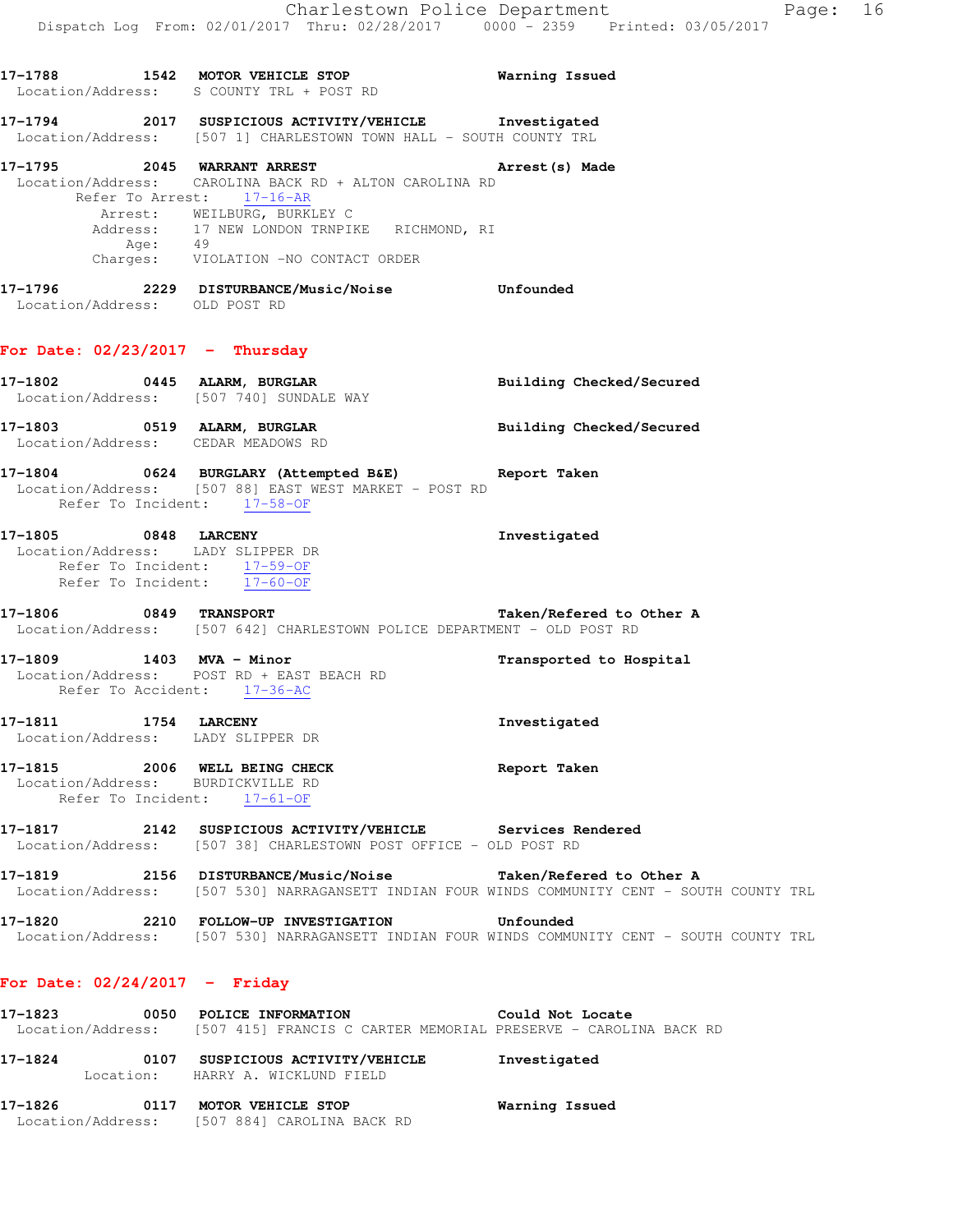**17-1834 0930 MOTOR VEHICLE STOP Warning Issued**  Location/Address: POST RD + GENERAL STANTON LN

**17-1838 1137 MVA - Minor Investigated**  Location/Address: NARROW LN + POST RD Refer To Accident: 17-37-AC

**17-1840 1214 DISABLED MV No Action Required**  Location/Address: NARROW LN + POST RD

**17-1841 1321 ROAD HAZARD/OBSTRUCTION Investigated**  Location/Address: [507 270] RTE 1 @ BURLINGAME (MILE MARKER 6.0) - POST RD

**17-1842 1412 SUSPICIOUS ACTIVITY/VEHICLE Investigated**  Location/Address: [507 374] SAINT MARYS CHURCH - CAROLINA BACK RD

**17-1844 1602 LARCENY Investigated**  Location/Address: TIMBER RIDGE RD Refer To Incident: 17-62-OF

**17-1848 1732 MOTOR VEHICLE STOP Warning Issued**  Location/Address: POST RD + GENERAL STANTON LN

**17-1850 1925 DISABLED MV Services Rendered**  Location/Address: [507 270] RTE 1 @ BURLINGAME - POST RD

**17-1851 2003 SUSPICIOUS ACTIVITY/VEHICLE Building Checked/Secured**  Location/Address: NANCY LN

**17-1852 2056 FOLLOW-UP INVESTIGATION Services Rendered**  Location/Address: [507 270] RTE 1 @ BURLINGAME (MILE MARKER 6.0) - POST RD

**17-1854 2307 FIREWORKS/Possession/Use/Other Investigated**  Location/Address: SHANNOCK RD

# **For Date: 02/25/2017 - Saturday**

| 17-1856 0011 MVA - Minor<br>Location/Address: OLD COACH RD<br>Refer To Accident: 17-38-AC        |                                                                                                                                             | Investigated             |
|--------------------------------------------------------------------------------------------------|---------------------------------------------------------------------------------------------------------------------------------------------|--------------------------|
| Location/Address: WILLOW RD                                                                      |                                                                                                                                             |                          |
|                                                                                                  | 17-1862 0358 OFFICER WANTED<br>Location/Address: [507 683] SOUTHERN WAY                                                                     | Investigated             |
|                                                                                                  | 17-1863 0909 MVA - Minor Changes and Report Taken<br>Location/Address: [507 410] DUNKIN DONUTS - OLD POST RD<br>Refer To Accident: 17-39-AC |                          |
| Refer To Accident: 17-40-AC                                                                      | 17-1864 1026 MVA - Minor and the Seport Taken<br>Location/Address: [507 360] COUNTRY FOOD MART - SOUTH COUNTY TRL                           |                          |
| 17-1867 1246 ESCORT                                                                              | Location/Address: OLD SHANNOCK RD                                                                                                           | <b>Services Rendered</b> |
| 17-1868 1303 NOTIFICATION<br>Location/Address: NARROW LN                                         |                                                                                                                                             | Could Not Locate         |
| Location/Address: BISCUIT CITY RD                                                                | 17-1869 1447 MOTOR VEHICLE COMPLAINT                                                                                                        | Investigated             |
| 17-1870    1656    VANDALISM<br>Location/Address: BISCUIT CITY RD<br>Refer To Incident: 17-63-OF |                                                                                                                                             | Investigated             |
|                                                                                                  | 17-1874 2330 OFFICER WANTED<br>Location/Address: KING'S FACTORY RD                                                                          | Investigated             |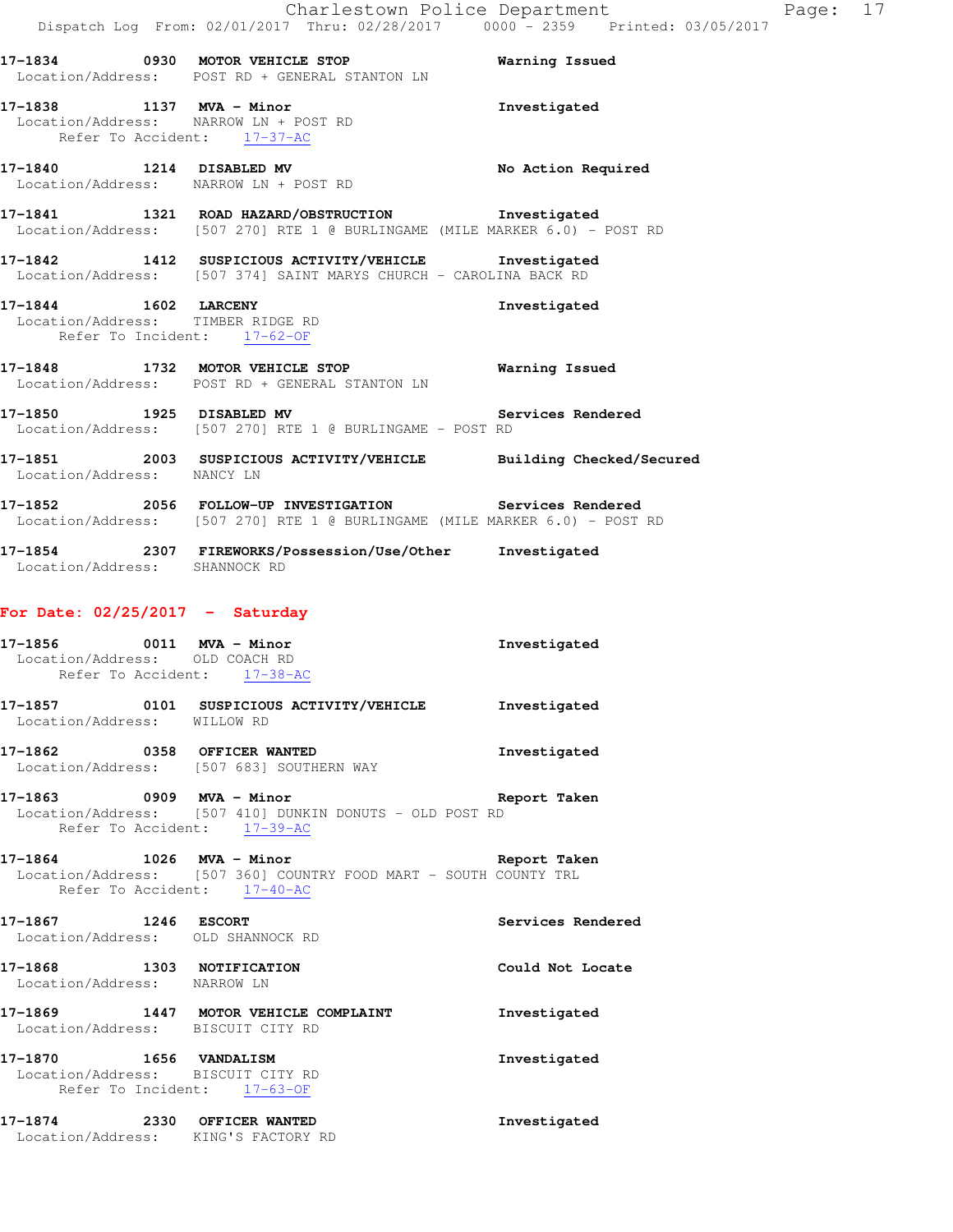|                                   | 17-1888 0518 TRAFFIC CONTROL Services Rendered Location/Address: POST RD + SOUTH COUNTY TRL                                           |                       |
|-----------------------------------|---------------------------------------------------------------------------------------------------------------------------------------|-----------------------|
|                                   | 17-1889 0541 MOTOR VEHICLE STOP<br>Location/Address: POST RD + SCHOOLHOUSE POND RD                                                    | <b>Warning Issued</b> |
|                                   | 17-1890 0611 ROAD HAZARD/OBSTRUCTION Services Rendered<br>Location/Address: POST RD + KING'S FACTORY RD                               |                       |
|                                   | 17-1894 1122 MOTOR VEHICLE STOP <b>Warning Issued</b><br>Location/Address: [507 261] RTE 1 @ STATE GARAGE (MILE MARKER 9.6) - POST RD |                       |
| Location/Address: BISCUIT CITY RD | 17-1895 1237 FOLLOW-UP INVESTIGATION Services Rendered                                                                                |                       |
|                                   | 17-1897 1304 SUSPICIOUS ACTIVITY/VEHICLE Investigated<br>Location/Address: [507 1] CHARLESTOWN TOWN HALL - SOUTH COUNTY TRL           |                       |
|                                   | 17-1899 1557 MOTOR VEHICLE STOP 17-1899 Warning Issued<br>Location/Address: [507 260] RTE 1 @ GENERAL STANTON - POST RD               |                       |
|                                   | 17-1901 1733 MOTOR VEHICLE STOP 6 Warning Issued<br>Location/Address: [507 260] RTE 1 @ GENERAL STANTON - POST RD                     |                       |
| Refer To Incident: 17-65-OF       | 17-1903 1807 MVA - Minor <b>Night Strategie and Strate</b> Report Taken<br>Location/Address: POST RD + WEST BEACH RD                  |                       |
|                                   | 17-1902 1809 ROAD HAZARD/OBSTRUCTION Removed Hazard<br>Location/Address: POST RD + WEST BEACH RD                                      |                       |
|                                   | 17-1904 1827 MOTOR VEHICLE STOP 6 Warning Issued<br>Vicinity of: [507 604] BESTWAY GAS STATION - POST RD                              |                       |
|                                   | 17-1905 1950 DISABLED MV No Action Required<br>Vicinity of: [507 263] RTE 1 @ TOURIST INFO (MILE MARKER 7.6) - POST RD                |                       |
| Location/Address: LAURI DR        | 17-1906 2008 OFFICER WANTED 2008 Peace Restored                                                                                       |                       |
|                                   | 17-1907 1997 2056 TRANSPORT 2006 2006 2011 17-1907<br>Location/Address: [507 642] CHARLESTOWN POLICE DEPARTMENT - OLD POST RD         |                       |
| Location/Address: CROSSLAND ST    | 17-1908 2249 DOMESTIC/Assault/Diso/Other Investigated<br>Refer To Incident: 17-64-OF                                                  |                       |
| For Date: $02/27/2017$ - Monday   |                                                                                                                                       |                       |
|                                   | 17-1911 0000 MOTOR VEHICLE STOP<br>Location/Address: [507 258] RTE 1 @ SOUTH KINGSTOWN LINE (MM 11.4) - POST RD                       | Warning Issued        |
|                                   | 17-1921 0103 MOTOR VEHICLE STOP<br>Location/Address: [507 72] CUMBERLAND FARMS - OLD POST RD                                          | Warning Issued        |
|                                   | 17-1927 0519 TRAFFIC CONTROL<br>Location/Address: POST RD + SOUTH COUNTY TRL                                                          | Services Rendered     |

 Location/Address: CROSSPATCH RD **17-1930 1004 MOTOR VEHICLE STOP Warning Issued** 

**17-1928 0732 ALARM, BURGLAR Investigated** 

Location/Address: [507 261] RTE 1 @ STATE GARAGE (MILE MARKER 9.6) - POST RD

**17-1932 1152 MOTOR VEHICLE STOP Warning Issued**  Location/Address: POST RD + NARROW LN